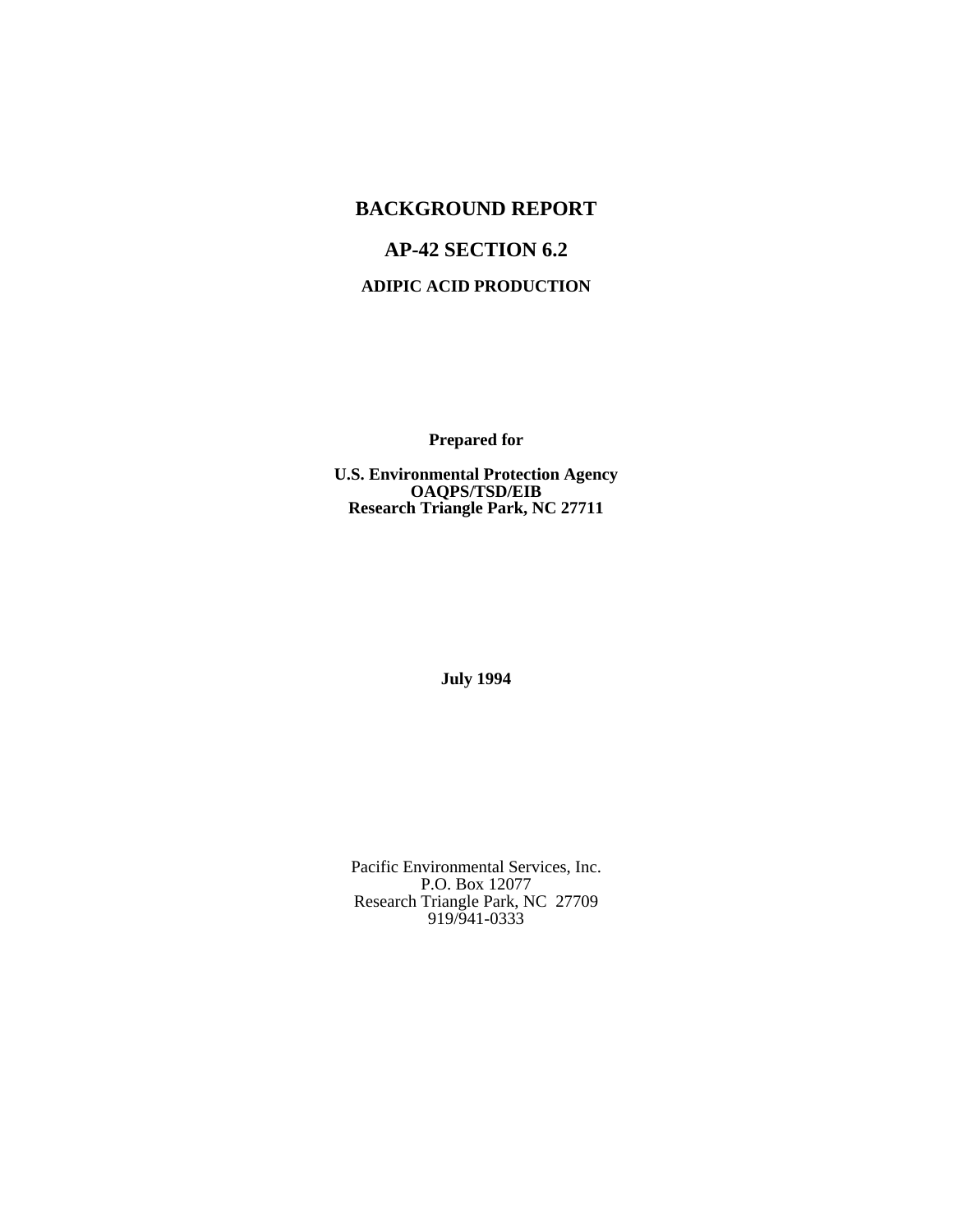# **AP-42 BACKGROUND REPORT**

# **TECHNICAL SUPPORT DIVISION**

U.S. ENVIRONMENTAL PROTECTION AGENCY Office of Air Quality Planning and Standards Research Triangle Park, NC 27711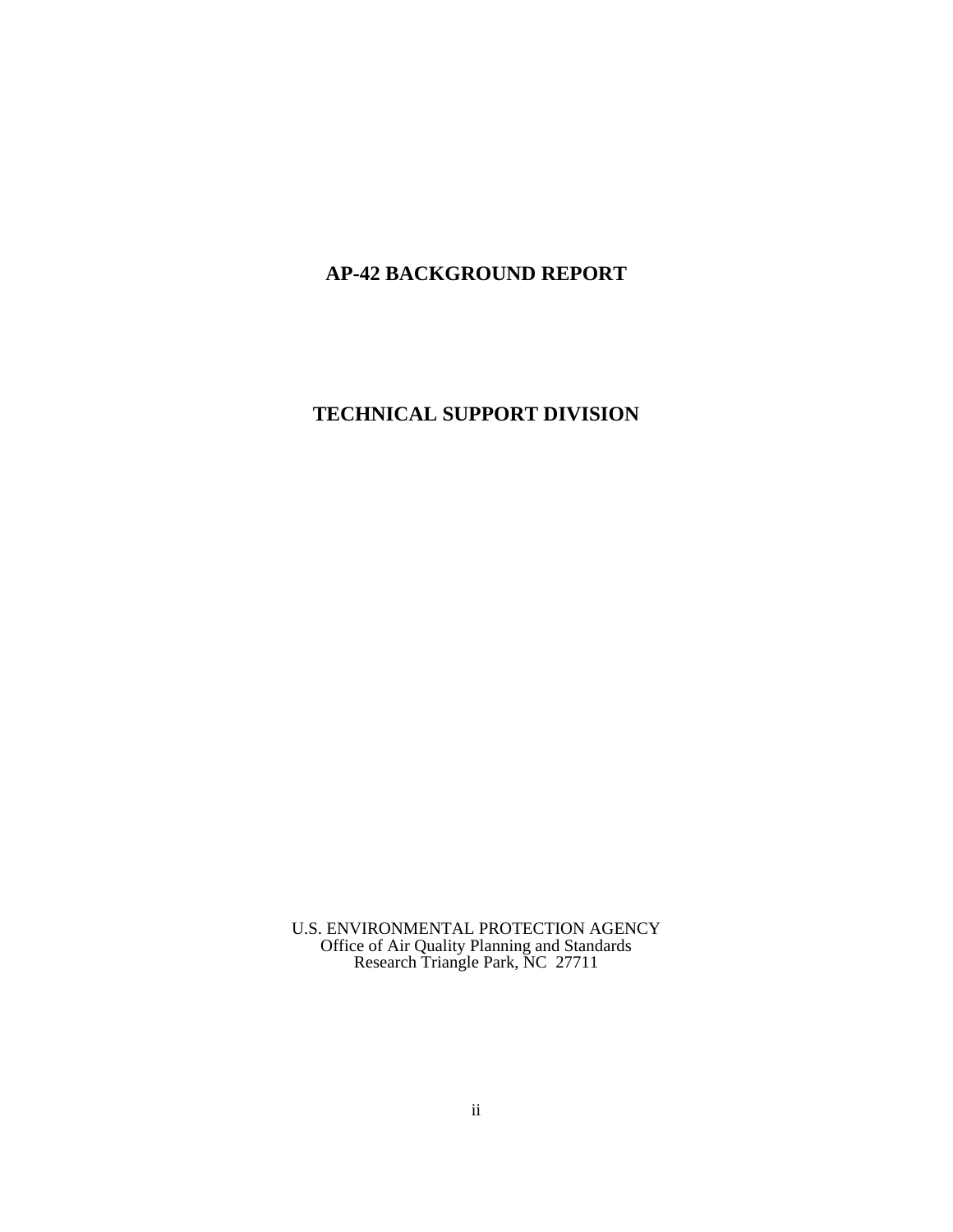This report has been reviewed by the Technical Support Division of the Office of Air Quality Planning and Standards, U.S. EPA. Mention of trade names or commercial products is not intended to constitute endorsement or recommendation for use. Copies of this report are available through the Library Services Office (MD-35), U.S. Environmental Protection Agency, Research Triangle Park, NC 27711.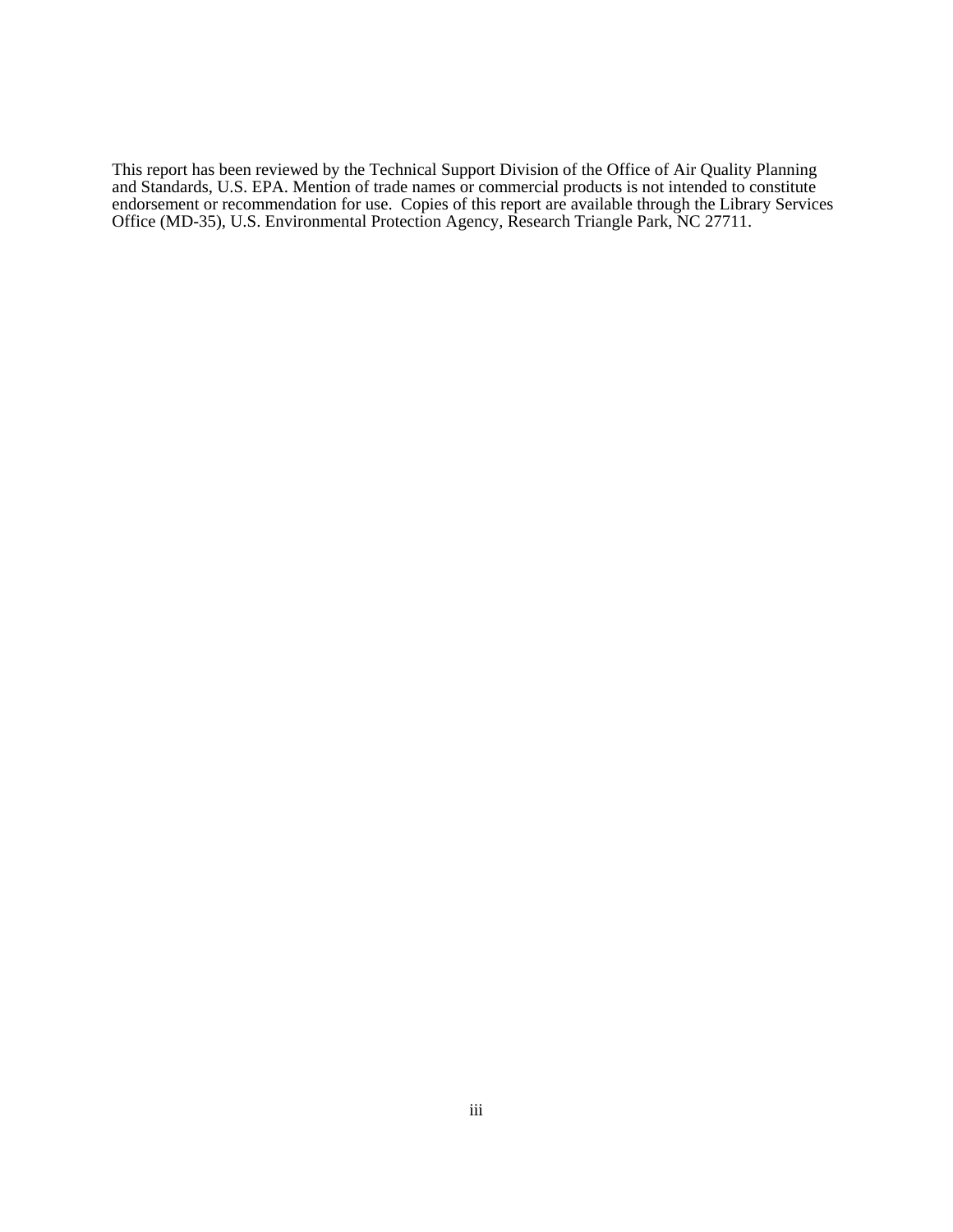## **CONTENTS**

| 1.0 |                                                                                                                                   |  |
|-----|-----------------------------------------------------------------------------------------------------------------------------------|--|
| 2.0 | 2.1<br>2.2<br>EMISSIONS AND CONTROLS $\ldots \ldots \ldots \ldots \ldots \ldots \ldots \ldots \ldots \ldots$<br>2.3<br>2.4<br>2.5 |  |
| 3.0 | GENERAL EMISSION DATA REVIEW AND ANALYSIS PROCEDURES  9<br>3.1<br>3.2<br>3.3<br>EMISSION FACTOR QUALITY RATING SYSTEM  11<br>3.4  |  |
| 4.0 | 4.1<br>4.2<br>4.3<br>4.4                                                                                                          |  |
|     |                                                                                                                                   |  |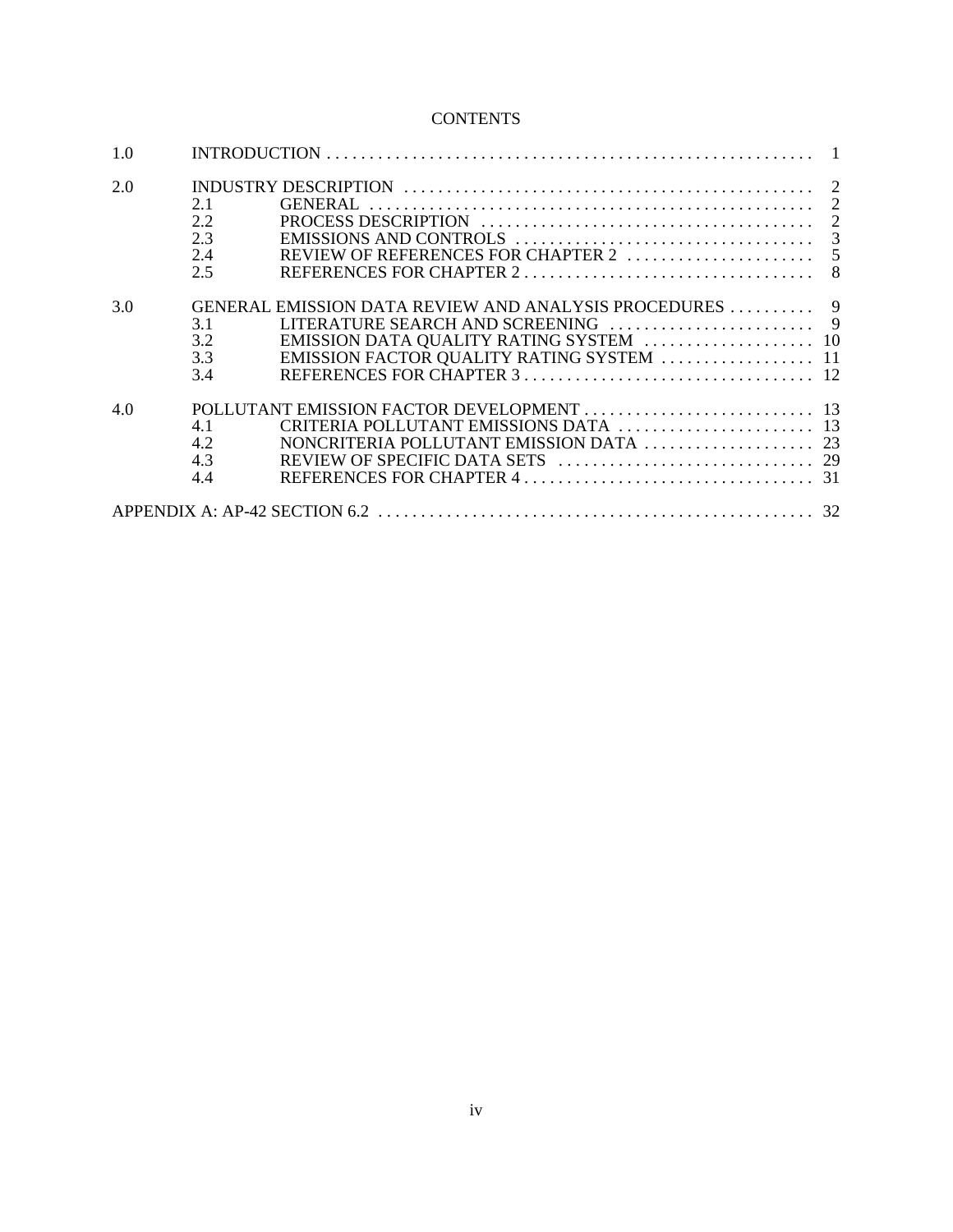## TABLES

| TABLE 4.1-1 (METRIC): TOTAL NONMETHANE ORGANIC COMPOUNDS  14  |  |
|---------------------------------------------------------------|--|
| TABLE 4.1-1 (ENGLISH): TOTAL NONMETHANE ORGANIC COMPOUNDS  15 |  |
|                                                               |  |
|                                                               |  |
|                                                               |  |
|                                                               |  |
|                                                               |  |
|                                                               |  |
|                                                               |  |
|                                                               |  |
|                                                               |  |
|                                                               |  |
|                                                               |  |
|                                                               |  |
|                                                               |  |
|                                                               |  |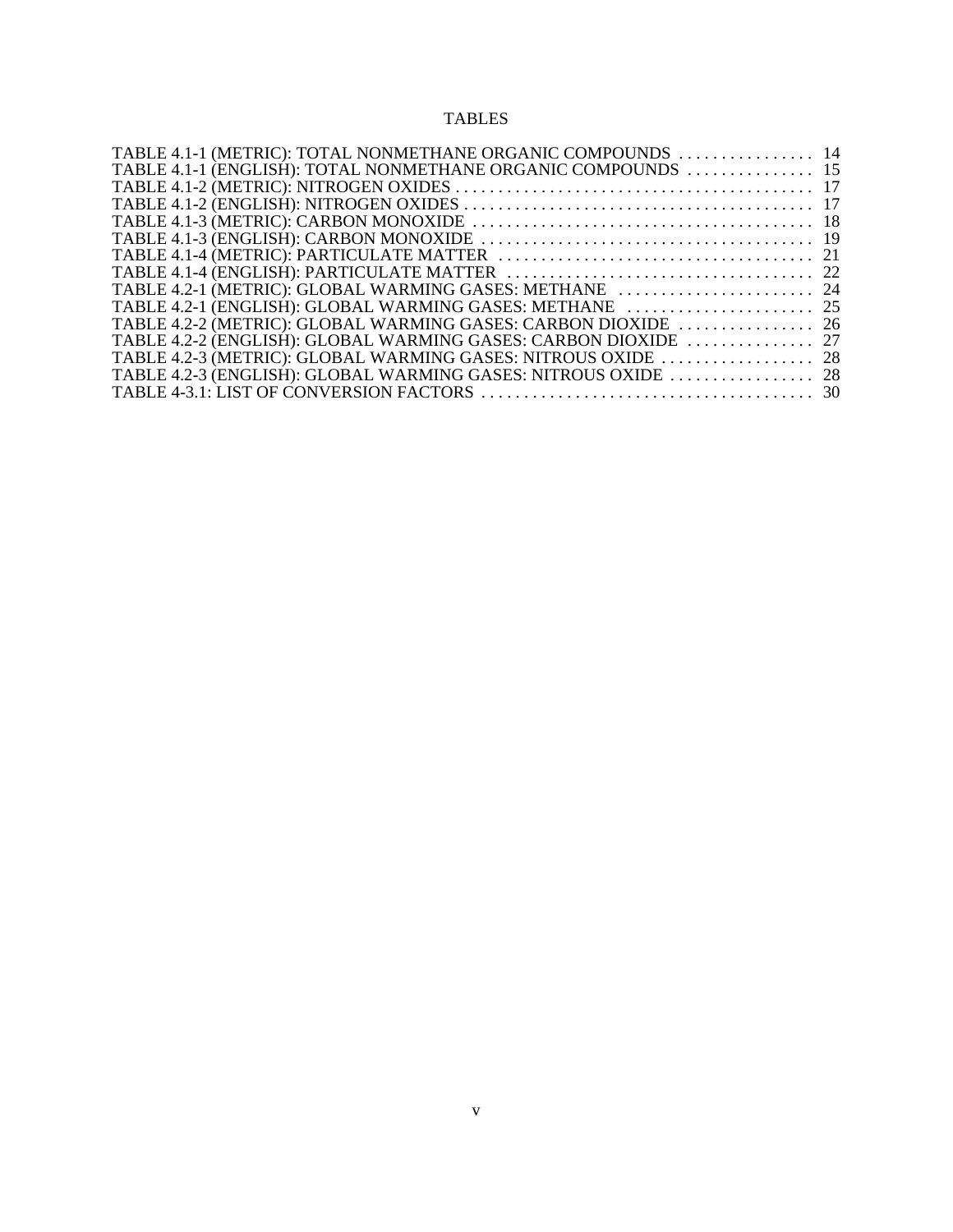## ${\hbox{FIGURES}}$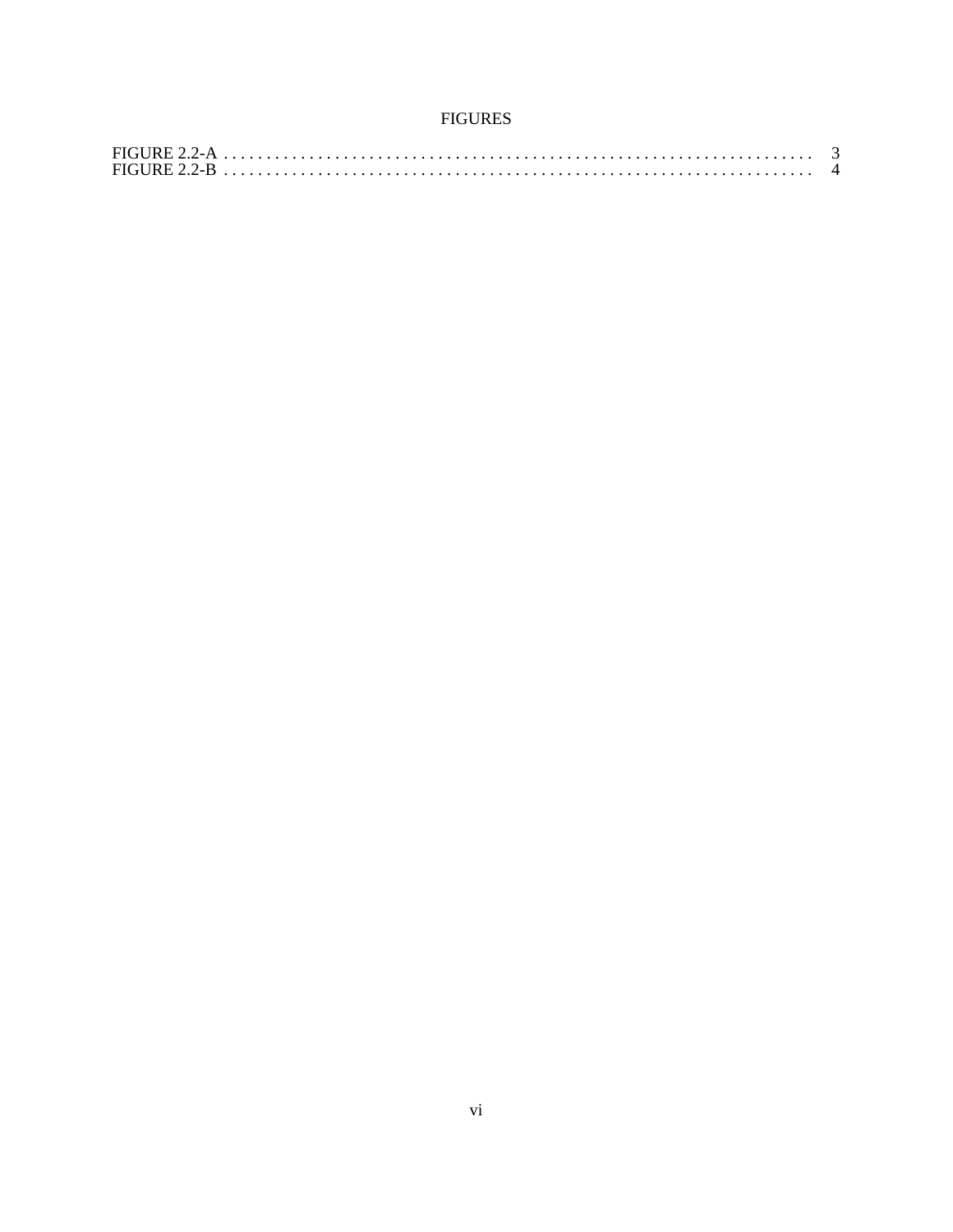#### 1.0 INTRODUCTION

The document "Compilation of Air Pollutant Emission Factors" (AP-42) has been published by the U.S. Environmental Protection Agency (the EPA) since 1972. Supplements to AP-42 have been routinely published to add new emission source categories and to update existing emission factors. AP-42 is routinely updated by the EPA to respond to new emission factor needs of the EPA, state and local air pollution control agencies, and industry.

Emission factors relate the quantity (weight) of pollutants emitted to the units of activity of a source. They are usually developed using information gathered from several facilities within a source category and may not be representative of emissions from any individual facility. When used in conjunction with activity data, they provide a means of estimating emissions from a source category and therefore, are useful for developing emission inventories.

This report discusses the use of process and emissions information obtained from industry for the development of emission factors. Including the introduction (Chapter 1) this report contains four chapters. Chapter 2 gives a description of the adipic acid manufacturing industry. It includes a characterization of the industry, an overview of the different process types, a description of emissions, and a description of the technology used to control emissions resulting from adipic acid production.

Chapter 3 is a review of emissions data collection and analysis procedures. It describes the literature search, the screening of quantitative emissions information, and the quality rating system for both emission data and emission factors. Chapter 4 details criteria and noncriteria pollutant emission factor development. It includes the review of specific data sets and the results of data analysis. Appendix A presents Section 6.2 from the 5th Edition of AP-42 which was designated Section 5.1 in the 4th Edition.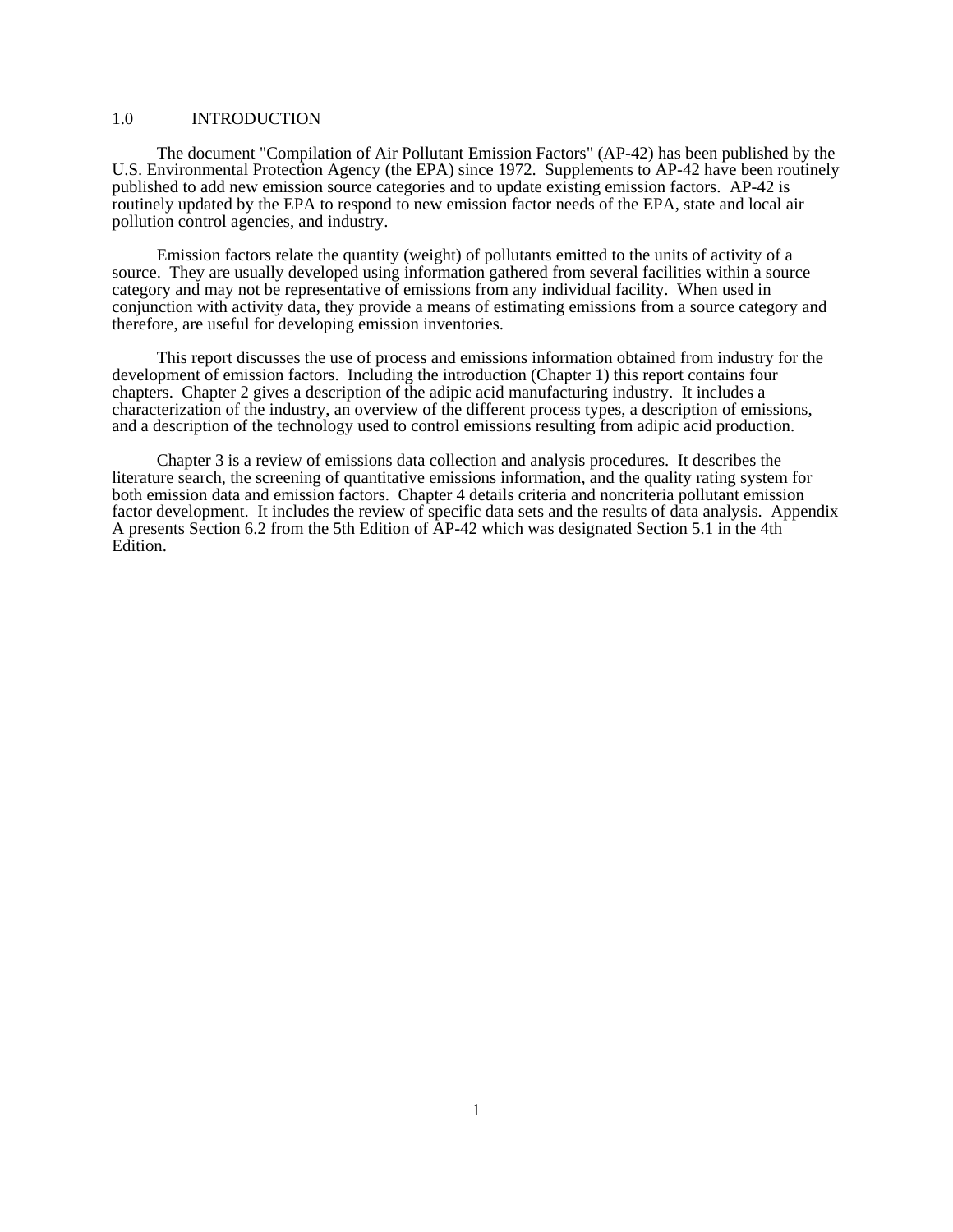## 2.0 INDUSTRY DESCRIPTION

## 2.1 GENERAL

Adipic acid,  $HOOC(CH_2)_4COOH$ , is a white crystalline solid used primarily in the manufacture of nylon-6,6 polyamide. It is produced by three companies at four U.S. plants, with nearly two-thirds of the 780,000 Mg (860,000 ton) capacity occurring at duPont's two Texas facilities.

## 2.2 PROCESS DESCRIPTION

One adipic acid manufacturing facility, representing less than two percent of U.S. production, utilizes phenol as the feedstock for its adipic acid manufacturing process; the other three facilities all use cyclohexane. Adipic acid is manufactured from cyclohexane in two major reactions. The first step, shown in Figure 2.2-A, is the oxidation of cyclohexane to produce cyclohexanone (a ketone) and cyclohexanol (an alcohol). This ketone-alcohol (KA) mixture is then converted to adipic acid by oxidation with nitric acid in the second reaction, as shown in Figure 2.2-B. Following these two reaction stages, the wet adipic acid crystals are separated from water and nitric acid. The product is dried and cooled before packaging and shipping. Dibasic acids (DBA) may be recovered from the nitric acid solution and sold as a coproduct. The remaining nitric acid is then recycled to the second reactor.



Figure 2.2-A Adipic acid manufacturing: Oxidation of cyclohexane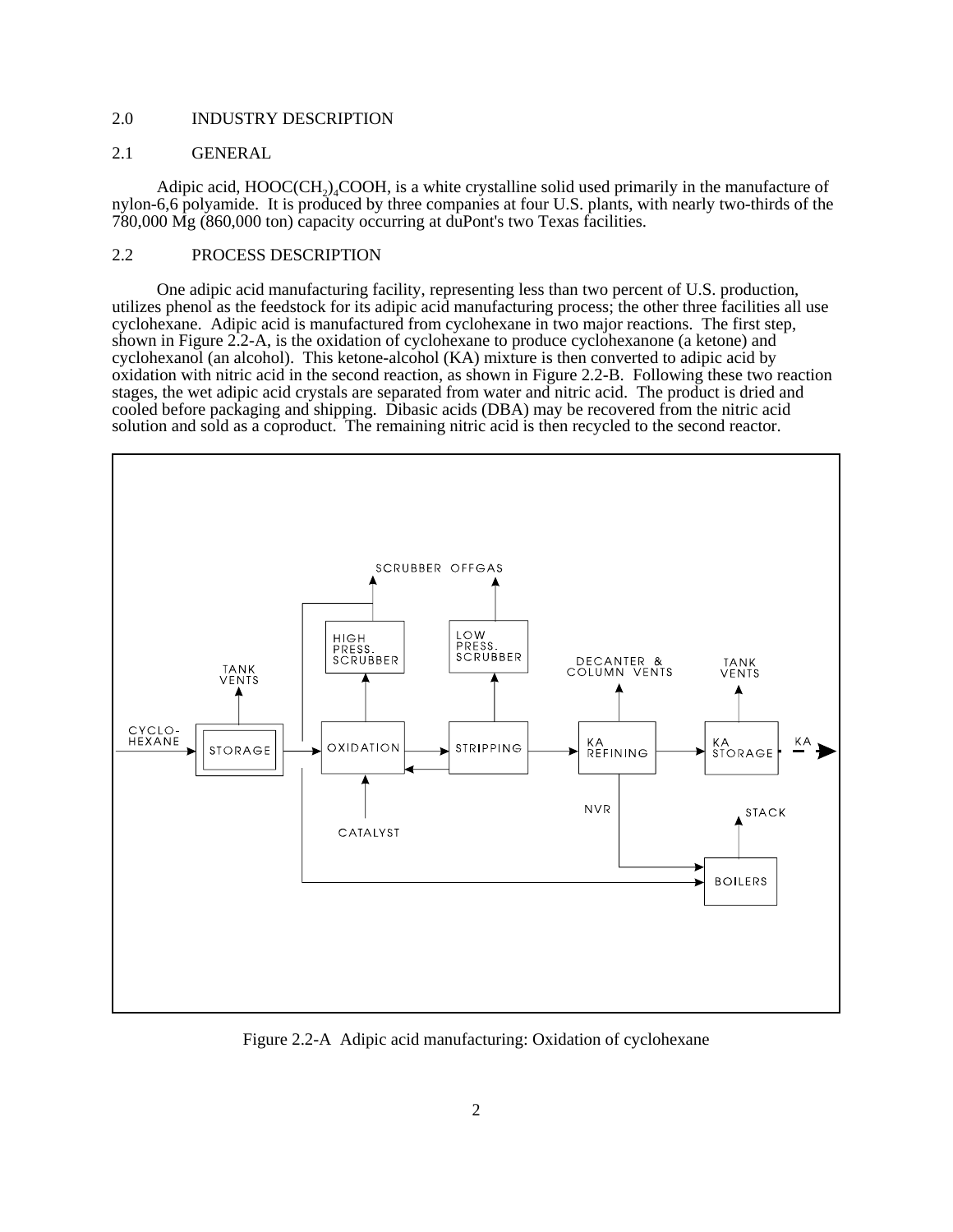

Figure 2.2-B Adipic acid manufacturing: Nitric acid oxidation of KA mixture

The predominant method of cyclohexane oxidation is metal-catalyzed oxidation, which employs a small amount of cobalt, chromium, and/or copper at moderate temperatures and pressures. Air, catalyst, cyclohexane, and in some cases small quantities of benzene are fed into a multiple-stage column reactor or a series of stirred tank reactors, with a low conversion rate from feedstock to oxidized product. This low rate of conversion necessitates effective recovery and recycling of unreacted cyclohexane through distillation of the oxidizer effluent.

The conversion of the intermediates cyclohexanol and cyclohexanone to adipic acid uses the same fundamental technology as that developed and used by duPont since the early 1940s, which entails oxidation with 45 to 55 percent nitric acid in the presence of copper and vanadium catalysts. This results in a very high yield of adipic acid. The reaction is exothermic, and can reach an autocatalytic runaway state if temperatures exceed 150° C (300° F). Process control is achieved with the use of large amounts of nitric acid. Nitrogen oxides are removed by bleaching with air. Water is removed by vacuum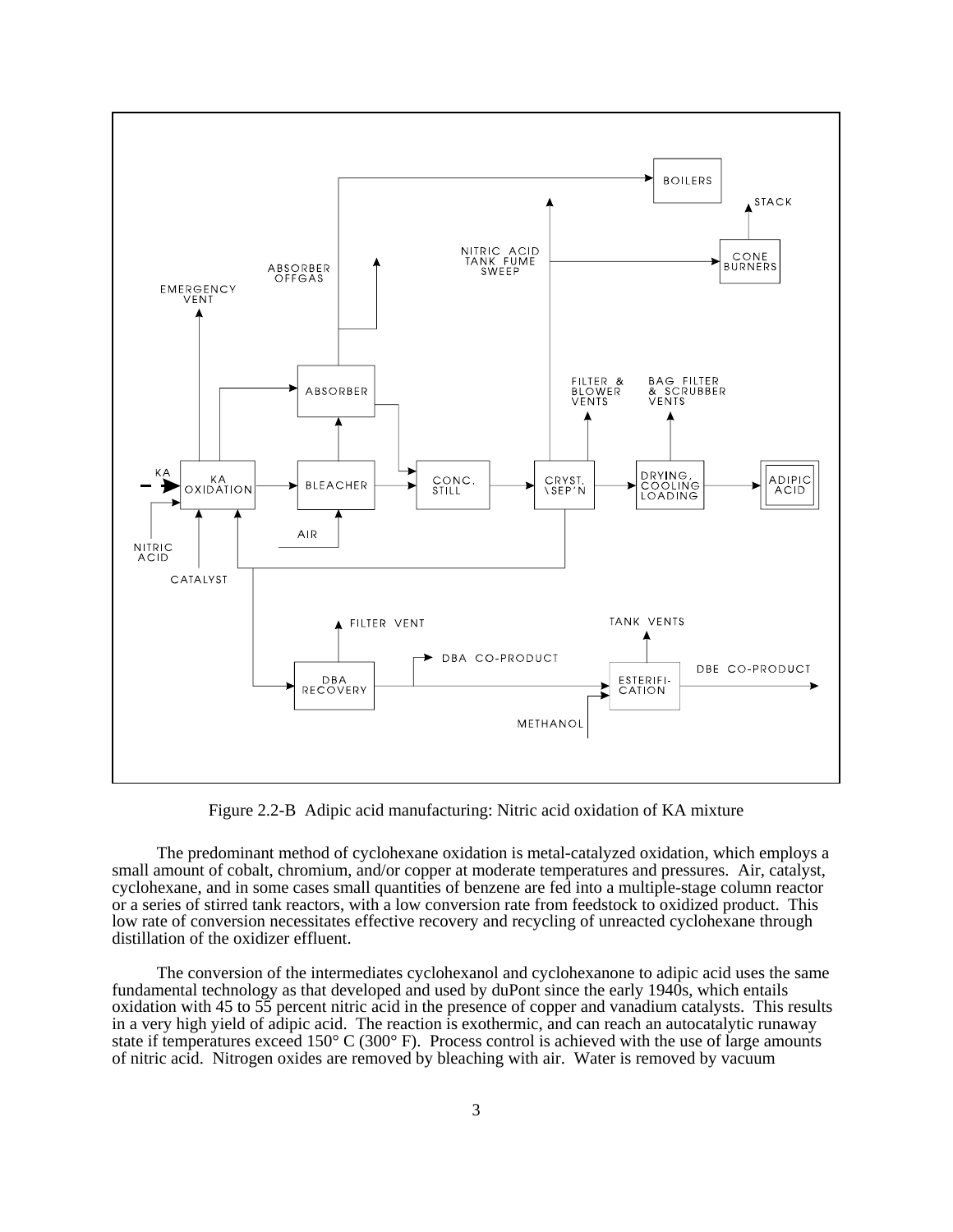distillation, and the adipic acid is separated from the nitric acid by crystallization. Further refining, typically recrystallization from water, is needed to achieve polymer-grade material.

## 2.3 EMISSIONS AND CONTROLS

Emissions from the manufacture of adipic acid consist primarily of hydrocarbons and carbon monoxide from the first reaction, oxides of nitrogen from the second reaction, and particulate matter from product cooling, drying, storage, and loading. Emissions quantification of products of in-process combustion, evaporation losses associated with fractional distillation, oxidizer effluent streams and storage of volatile raw or intermediate materials, is outside the scope of Section 6.2 but is addressed in other Chapters of AP-42.

The waste gas stream resulting from the oxidation of cyclohexane will, after removal of most of the valuable unreacted cyclohexane by one or more scrubbers, still contain  $CO$ ,  $CO<sub>2</sub>$ , and organic compounds. In addition, the most concentrated waste stream, which comes from the final distillation column (sometimes called the "nonvolatile residue") will contain metals, residues from catalysts, and volatile and nonvolatile hydrocarbons. Both the scrubbed gas stream and the nonvolatile residue may be used as fuel in process heating units. If a caustic soda solution is used as a final purification step for the KA, the spent caustic waste can be burned or sold as a recovered byproduct. Analyses of gaseous effluent streams at two plants indicate that compounds containing cobalt and chromium, in addition to normal products of combustion, are emitted from the burning of nonvolatile residue (Ref. 6). These analyses also indicate that caproic, valeric, butyric, and succinic acids are emitted from tanks storing the nonvolatile residue, and that cyclohexanone, cyclohexanol, and hexanol are among the organic compounds emitted from the cyclohexane recovery equipment (such as decanters and distillation columns).

The nitric acid oxidation of the KA results in two main streams, one liquid and one gaseous. The liquid effluent contains primarily water, nitric acid and adipic acid, as well as significant quantities of  $N_{\rm O}$ , which are considered a part of the process stream with recoverable economic value. The NO<sub>x</sub> component is stripped from the stream in a bleaching column using air. The gaseous effluent from oxidation contains  $NO_x$ ,  $CO_2$ ,  $CO$ , and DBA. The gaseous effluent from both the bleaching column and the oxidation reactor are typically passed through an absorption tower to recover most of the NO<sub>x</sub>; this process does not significantly reduce the concentration of nitrous oxide  $(N_2O)$  in the stream, however. The absorber offgases and fumes from tanks storing solutions high in nitric acid content are controlled by extended absorption at one of the three plants utilizing cyclohexane oxidation, and thermal reduction at the remaining two. Extended absorption is accomplished by simply increasing the volume of the absorber, extending the residence time of the NO<sub>x</sub>-laden gases with the absorbing water, and by providing sufficient cooling to remove the heat released by the absorption process. Thermal reduction involves reacting the NO<sub>x</sub> with excess fuel in a reducing atmosphere. Control cost data reported by the three facilities utilizing cyclohexane as the raw material indicates a cost effectiveness of \$108 per megagram (\$98 per ton) for  $NO<sub>x</sub>$  reduction by extended absorption, compared with \$505 per megagram (\$458 per ton) for thermal  $NO<sub>x</sub>$  reduction.

Scrubbers and bag filters are both commonly used to control adipic acid dust particulate emissions from product drying, cooling, storage, and loading operations. Nitric acid emissions occur from the product blowers and from the centrifuges and/or filters used to recover adipic acid crystals from the effluent stream leaving the second reactor. When chlorine is added to product cooling towers, all of it can typically be assumed to be emitted to the atmosphere; if DBA are recovered from the nitric acid solution and converted to dibasic esters (DBE) using methanol, methanol emissions will also occur.

#### 2.4 REVIEW OF REFERENCES FOR CHAPTER 2

The following sources were contacted to obtain the most up-to-date information on industrial processes, emissions, and control techniques for this industry:

1) Allied-Signal Corporation, Allied Fibers Division, Hopewell, Virginia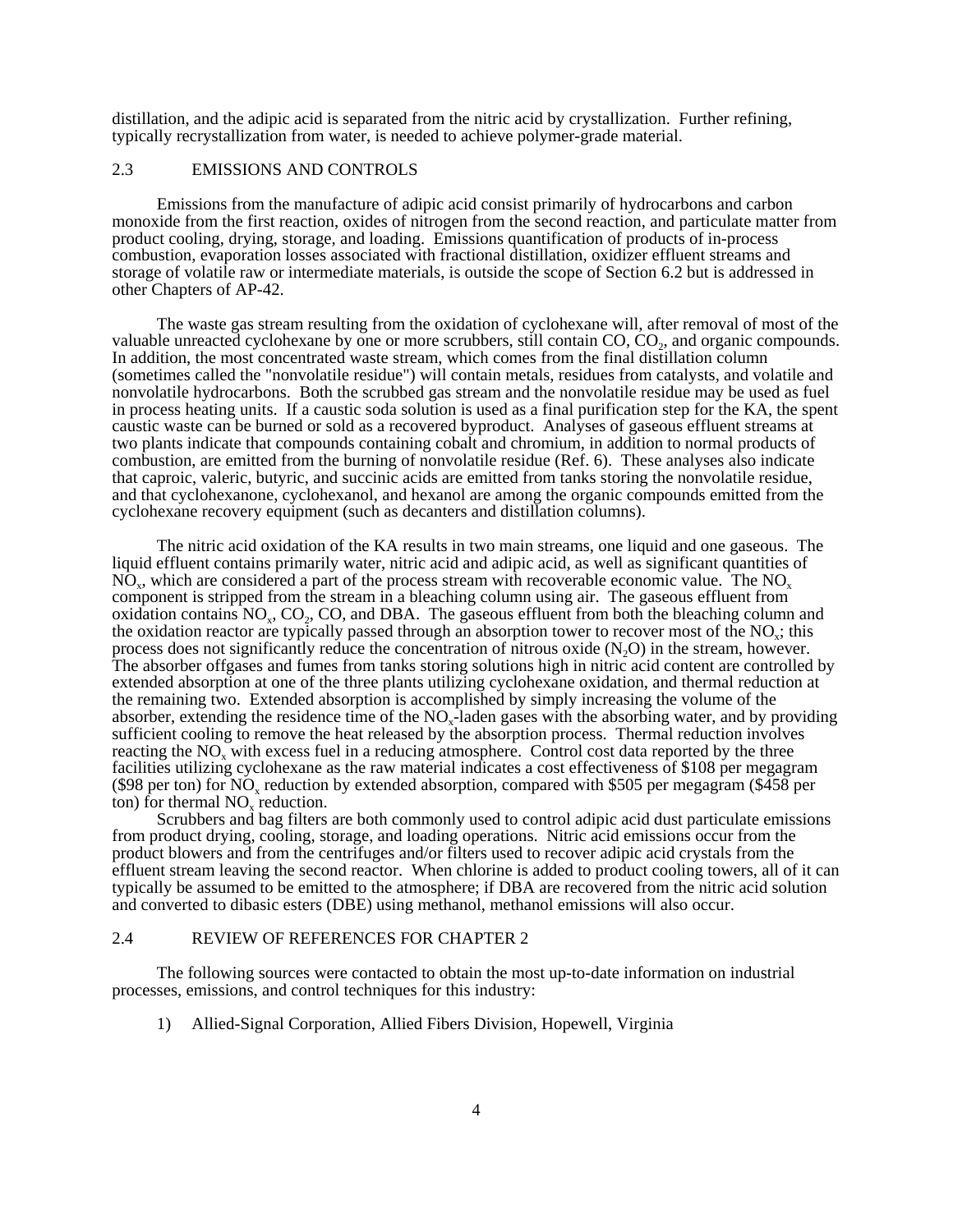- 2) E.I. duPont de Nemours & Co., duPont Petrochemicals Department, Victoria Plant, Victoria, Texas
- 3) E.I. duPont de Nemours & Co., duPont Petrochemicals Department, Sabine River Works, Orange, Texas
- 4) Monsanto Chemical Co., Pensacola, Florida
- 5) State of Florida, Department of Environmental Regulation, Bureau of Air Quality Management, Tallahassee, Florida
- 6) Texas Air Control Board, Austin, Texas
- 7) Texas Air Control Board, Region 10, Beaumont, Texas
- 8) Virginia State Air Pollution Control Board, Richmond, Virginia
- 9) Chemical Manufacturers Association, Washington, DC
- 10) Synthetic Organic Chemical Manufacturers' Association, Washington, DC.

Responses were received from duPont and Allied-Signal (numbers 1 and 2), but Monsanto (number 4) declined to participate in the update process. The Florida Department of Environmental Regulation (number 5) provided information from its Air Pollutant Information System. No responses were received from the remaining agencies, nor from either of the trade associations. The information received from these sources was incorporated into the AP-42 section revision to better reflect current industry practices and emissions.

A brief discussion of each reference used to revise AP-42 Section 6.2 is provided below. With few exceptions, the descriptions of the adipic acid industry and its industrial processes and commonly used control techniques are taken from widely available reference literature. Specific emissions data are taken primarily from information obtained from the adipic acid producers and air pollution control agencies listed above.

### Reference #1: *Kirk-Othmer Encyclopedia of Chemical Technology*

This reference provided descriptions of the chemical processes utilized in adipic acid production that were more detailed and more representative of the practices currently used in this industry than that in Section 5.1 (4th Edition of AP-42). This reference also provided information concerning the properties and uses of adipic acid.

### Reference #2: *Control Technologies for Hazardous Air Pollutants*

This reference provided much of the information presented concerning control techniques and associated equipment utilized in the adipic acid manufacturing industry.

#### Reference #3: *1990 Directory of Chemical Producers*

This reference provided the most current profile of the adipic acid manufacturing industry available for this update.

#### Reference #4: *Alternative CTG -- Nitric and Adipic Acid Manufacturing*

This reference provided information comparing the cost effectiveness of alternative techniques for controlling emissions of oxides of nitrogen. This information appears in the "Emissions and Controls" sections of this report and AP-42 Section 6.2.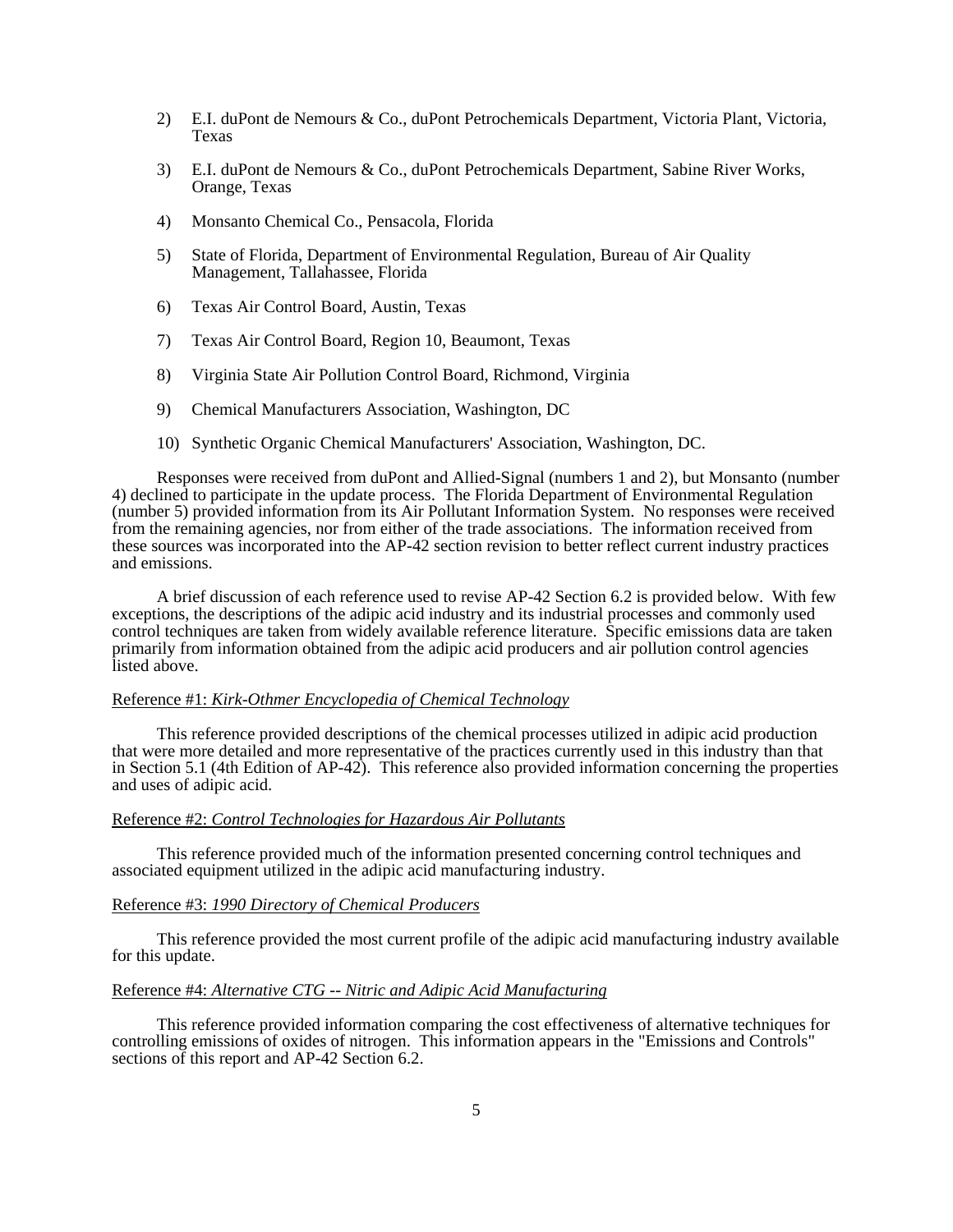## Reference #5: *Confidential Letter from Allied-Signal*

This reference provided information concerning the production of adipic acid from phenol. No source test data were included, nor mentioned, but the facility is permitted to emit cyclohexanone and cyclohexanol from the tanks storing these intermediates;  $NO<sub>x</sub>$  from the centrifuge and acid recovery column; and adipic acid particulate from the cooler, conveying system, and storage bins.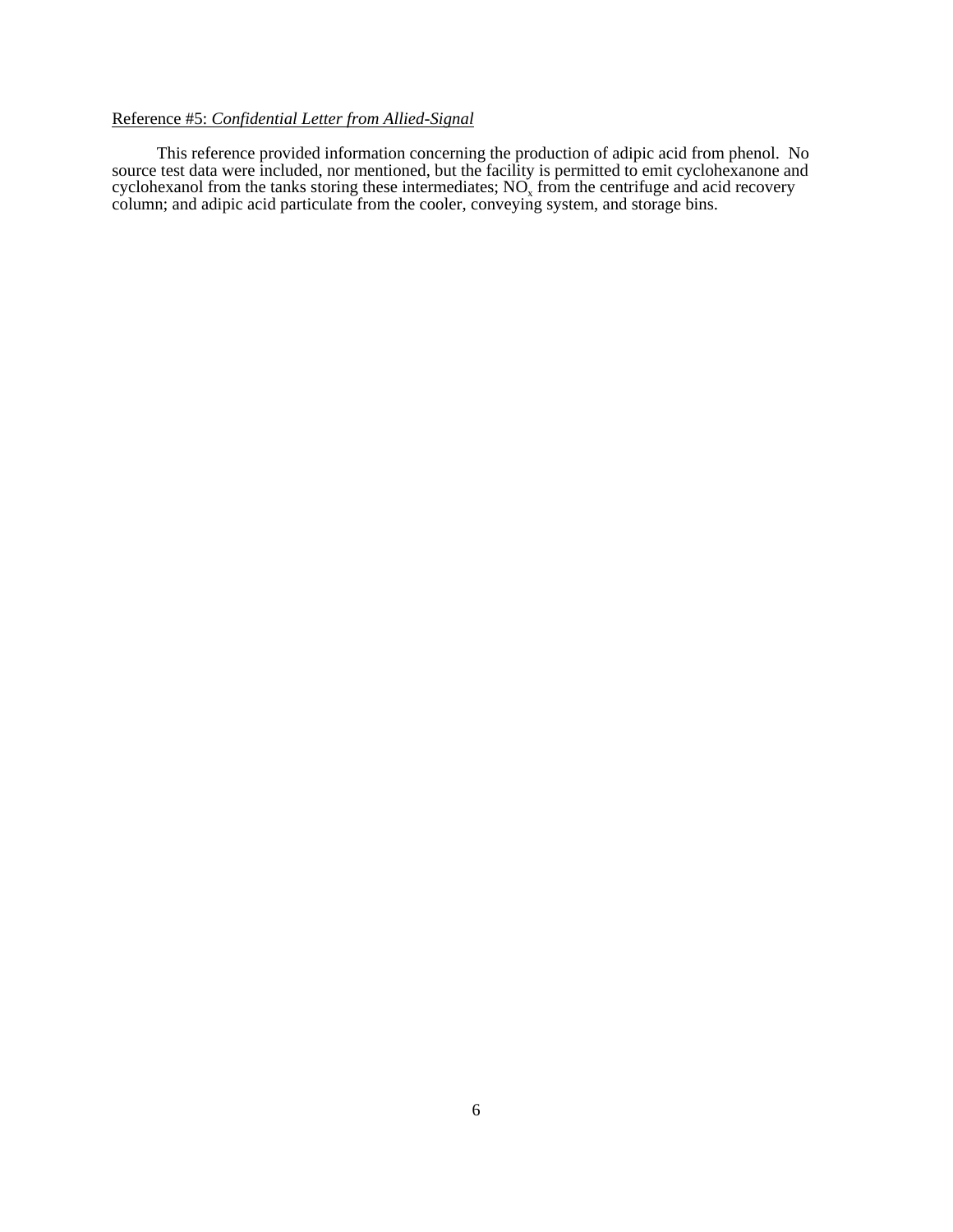## 2.5 REFERENCES FOR CHAPTER 2

- 1. *Kirk-Othmer Encyclopedia of Chemical of Chemical Technology, "Adipic Acid,"* Vol. 1, 4th Ed., New York, Interscience Encyclopedia, Inc., 1991.
- 2. *Handbook: Control Technologies for Hazardous Air Pollutants*, EPA-625/6-91-014, U.S. Environmental Protection Agency, Cincinnati, OH, June 1991.
- 3. *1990 Directory of Chemical Producers: United States*, SRI International, Menlo Park, CA.
- 4. *Alternative Control Techniques Document -- Nitric and Adipic Acid Manufacturing Plants*, EPA-450/3-91-026, U.S. Environmental Protection Agency, Research Triangle Park, NC, December 1991.
- 5. Confidential letter from C.D. Cary, Allied-Signal Inc., Hopewell, VA to D. Beauregard, U.S. Environmental Protection Agency, Research Triangle Park, NC, 9 March 1992.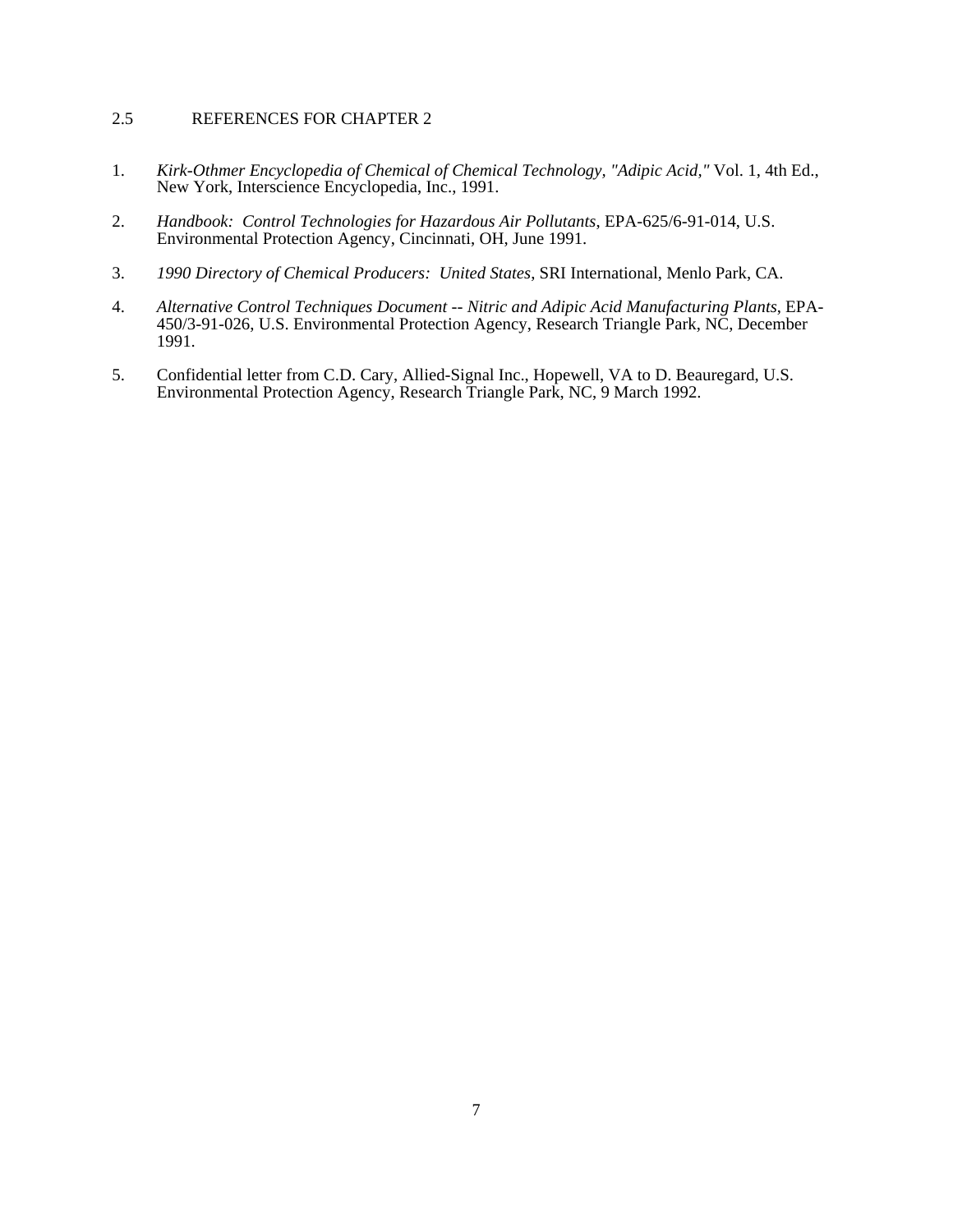## 3.0 GENERAL EMISSION DATA REVIEW AND ANALYSIS PROCEDURES

## 3.1 LITERATURE SEARCH AND SCREENING

The first step of this investigation involved a search of available literature related to criteria and noncriteria pollutant emissions associated with adipic acid production. This search included, but was not limited to, the following references:

- 1) AP-42 background files maintained by the Emission Factor and Methodologies Section.
- 2) "Locating and Estimating" reports (as applicable) published by the Emission Factor and Methodologies Section.
- 3) Publications generated by and available through the EPA Control Technology Center (CTC).
- 4) *Handbook of Emission Factors, Part I and II*, Ministry of Health and Environmental Protection, The Netherlands, 1980/1983.
- 5) The EPA *Clearinghouse for Inventories and Emission Factors* (CHIEF) and *National Air Toxics Information Clearinghouse* (NATICH).

To reduce the large amount of literature collected to a final group of references pertinent to this report, the following general criteria were used:

- 1. Emissions data must be from a primary reference, i.e. the document must constitute the original source of test data.
- 2. The referenced study must contain test results based on more than one test run.
- 3. The report must contain sufficient data to evaluate the testing procedures and source operating conditions (e.g., one-page reports were generally rejected).

A final set of reference materials was compiled after a thorough review of the pertinent reports, documents, and information according to these criteria. The final set of reference materials is given in Chapter 4.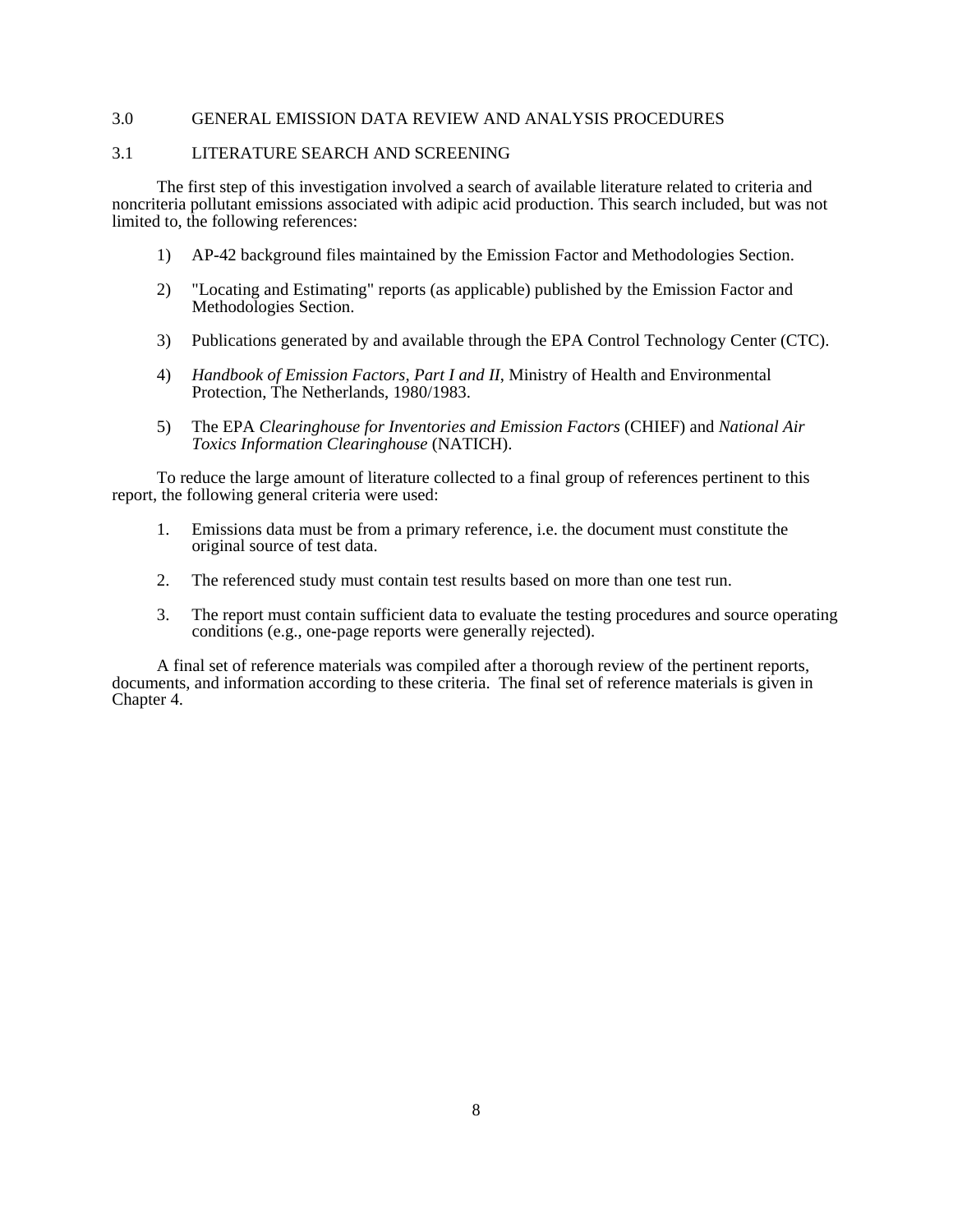## 3.2 EMISSION DATA QUALITY RATING SYSTEM

As part of the analysis of the emission data, the quantity and quality of the information contained in the final set of reference documents were evaluated. The following data were excluded from consideration:

- 1. Test series averages reported in units that could not be converted to the selected reporting units;
- 2. Test series representing incompatible test methods (i.e., comparison of the EPA Method 5 front-half with the EPA Method 5 front- and back-half);
- 3. Test series of controlled emissions for which the control device was not specified;
- 4. Test series in which the source process was not clearly identified and described; and
- 5. Test series in which it was not clear whether the emissions were measured before or after the control device.

Data sets that were not excluded were assigned a quality rating. The rating system used was that specified by the OAQPS for the preparation of AP-42 sections. The data were rated as follows:

#### **A**

Multiple tests performed on the same source using sound methodology and reported in enough detail for adequate validation. These tests do not necessarily conform to the methodology specified in EPA reference test methods, although these methods were certainly used as a guide for the methodology actually used.

#### **B**

Tests that were performed by a generally sound methodology but lack enough detail for adequate validation.

#### **C**

Tests that were based on an untested or new methodology or that lacked a significant amount of background data.

#### **D**

Tests that were based on a generally unacceptable method but may provide an order-of-magnitude value for the source.

The following criteria were used to evaluate source test reports for sound methodology and adequate detail:

- 1. Source operation. The manner in which the source was operated is well documented In the report. The source was operating within typical parameters during the test.
- 2. Sampling procedures. The sampling procedures conformed to a generally acceptable methodology. If actual procedures deviated from accepted methods, the deviations are well documented. When this occurred, an evaluation was made of the extent such alternative procedures could influence the test results.
- 3. Sampling and process data. Adequate sampling and process data are documented in the report. Many variations can occur unnoticed and without warning during testing. Such variations can induce wide deviations in sampling results. If a large spread between test results cannot be explained by information contained in the test report, the data are suspect and were assigned a lower rating.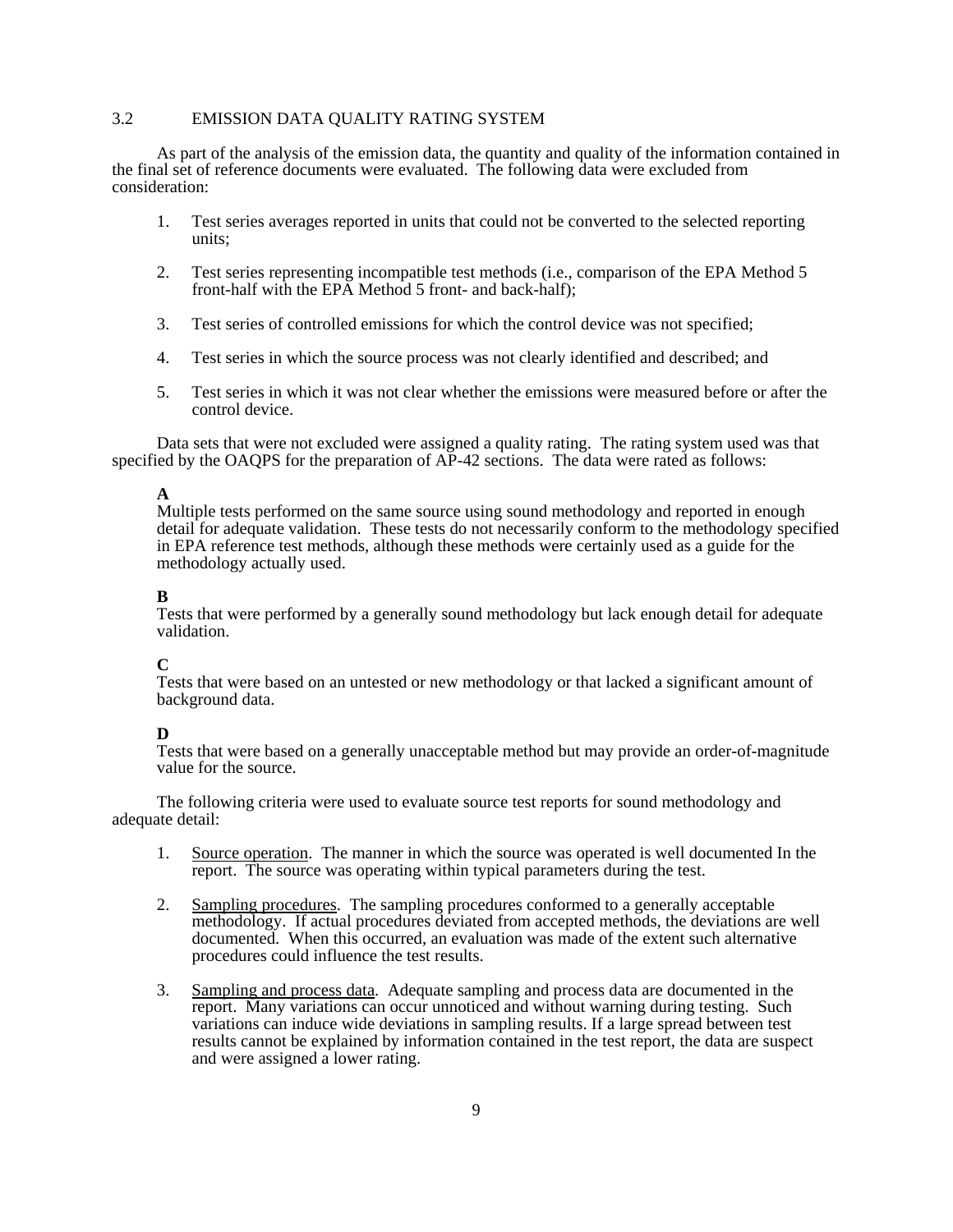4. Analysis and calculations. The test reports contain original raw data sheets. The nomenclature and equations used were compared to those (if any) specified by the EPA to establish equivalency. The depth of review of the calculations was dictated by the reviewer's confidence in the ability and conscientiousness of the tester, which in turn was based on factors such as consistency of results and completeness of other areas of the test report.

## 3.3 EMISSION FACTOR QUALITY RATING SYSTEM

The quality of the emission factors developed from analysis of the test data was rated utilizing the following general criteria:

#### A (Excellent)

Developed only from A-rated test data taken from many randomly chosen facilities in the industry population. The source category is specific enough so that variability within the source category population may be minimized.

#### B (Above average)

Developed only from A-rated test data from a reasonable number of facilities. Although no specific bias is evident, it is not clear if the facilities tested represent a random sample of the industries. As in the A-rating, the source category is specific enough so that variability within the source category population may be minimized.

#### C (Average)

Developed only from A- and B-rated test data from a reasonable number of facilities. Although no specific bias is evident, it is not clear if the facilities tested represent a random sample of the industry. As in the A-rating, the source category is specific enough so that variability within the source category population may be minimized.

#### D (Below Average)

The emission factor was developed only from A- and B-rated test data from a small number of facilities, and there is reason to suspect that these facilities do not represent a random sample of the industry. There also may be evidence of variability within the source category population. Limitations on the use of the emission factor are noted in the emission factor table.

### E (Poor)

The emission factor was developed from C- and D-rated test data, and there is reason to suspect that the facilities tested do not represent a random sample of the industry. There also may be evidence of variability within the source category population. Limitations on the use of these factors are always noted.

The use of these criteria is somewhat subjective and depends to an extent on the individual reviewer.

## 3.4 REFERENCES FOR CHAPTER 3

- 1. *Technical Procedures for Developing AP-42 Emission Factors and Preparing AP-42 Sections*, EPA-454/B-93-050, U.S. Environmental Protection Agency, Emission Inventory Branch, Office of Air Quality Planning and Standards, Research Triangle Park, NC, 27711, October 1993.
- 2. *Compilation of Air Pollutant Emission Factors, Volume I: Stationary Sources*, Supplement A, Appendix C.2, "Generalized Particle Size Distributions." U.S. Environmental Protection Agency, Office of Air Quality Planning and Standards, Research Triangle Park, NC, October 1986.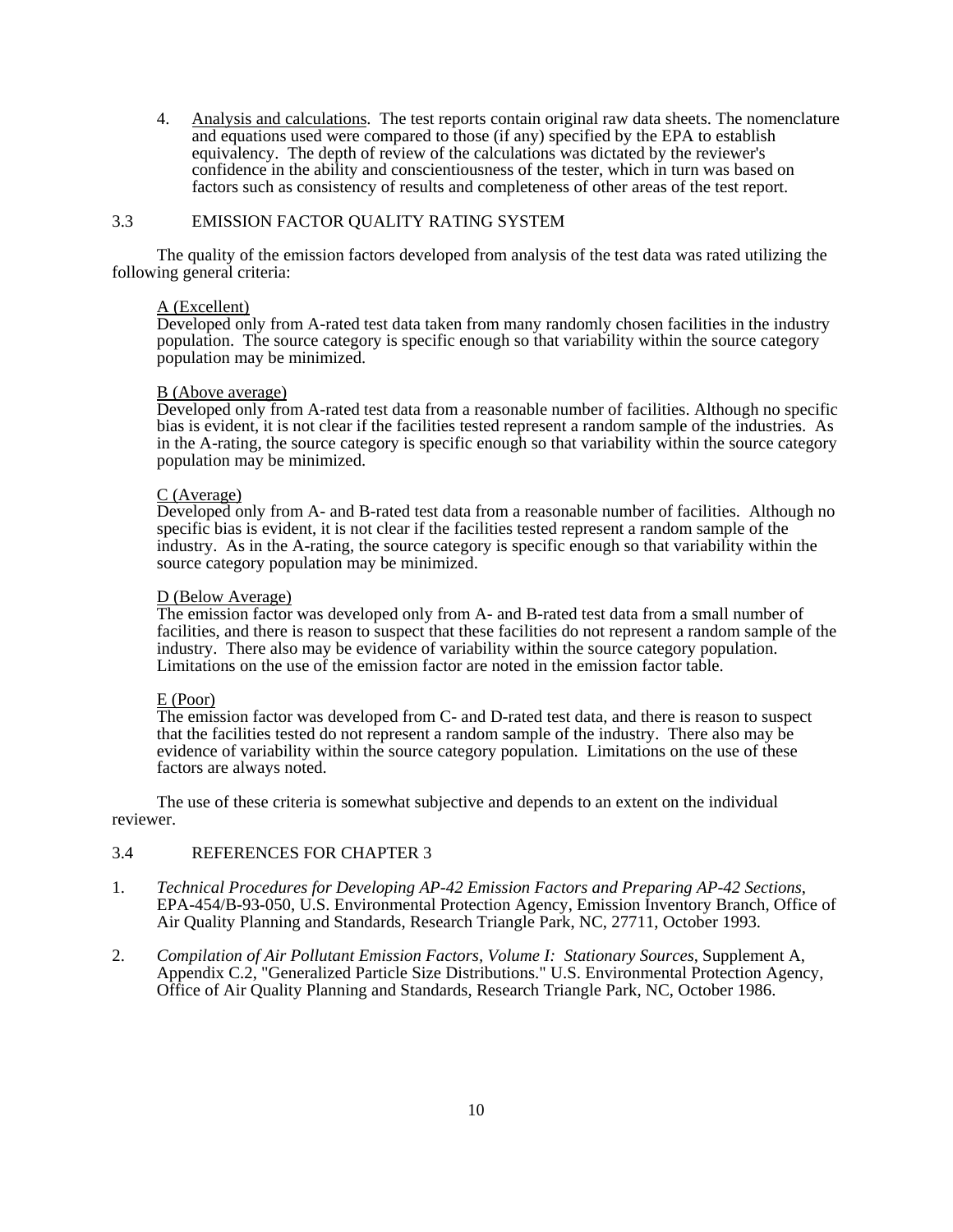## 4.0 POLLUTANT EMISSION FACTOR DEVELOPMENT

## 4.1 CRITERIA POLLUTANT EMISSIONS DATA

#### Total Non-Methane Organic Compounds

As is typical for the manufacture of petrochemicals in general, the primary pollutants of concern from the production of adipic acid are organic compounds. The raw material (cyclohexane) and the intermediates (cyclohexanol and cyclohexanone) associated with this process are nonmethane organic compounds, and the offgases from the primary oxidation process contain significant quantities of various  $C_2$  to  $C_5$  hydrocarbons. Emissions data found in Table 4.1-1 are derived from confidential gas stream analyses at the two duPont facilities. Emission factors for organic compounds from adipic acid refining and drying, cooling, and storage found in Section 5.1 (4th Edition of AP-42) were taken from a document that was not an original source of emissions test data. The data in this screening study were derived primarily from emission inventory questionnaire responses and could not be verified. As a result, the emission factors were copied into the revised section unchanged, but were downgraded from "B" to "E" rated factors. The lack of documentation for the testing procedures utilized to develop the cited emissions data precluded assigning the factors a higher rating. See Section 4.3 for a more detailed review of the source of these data.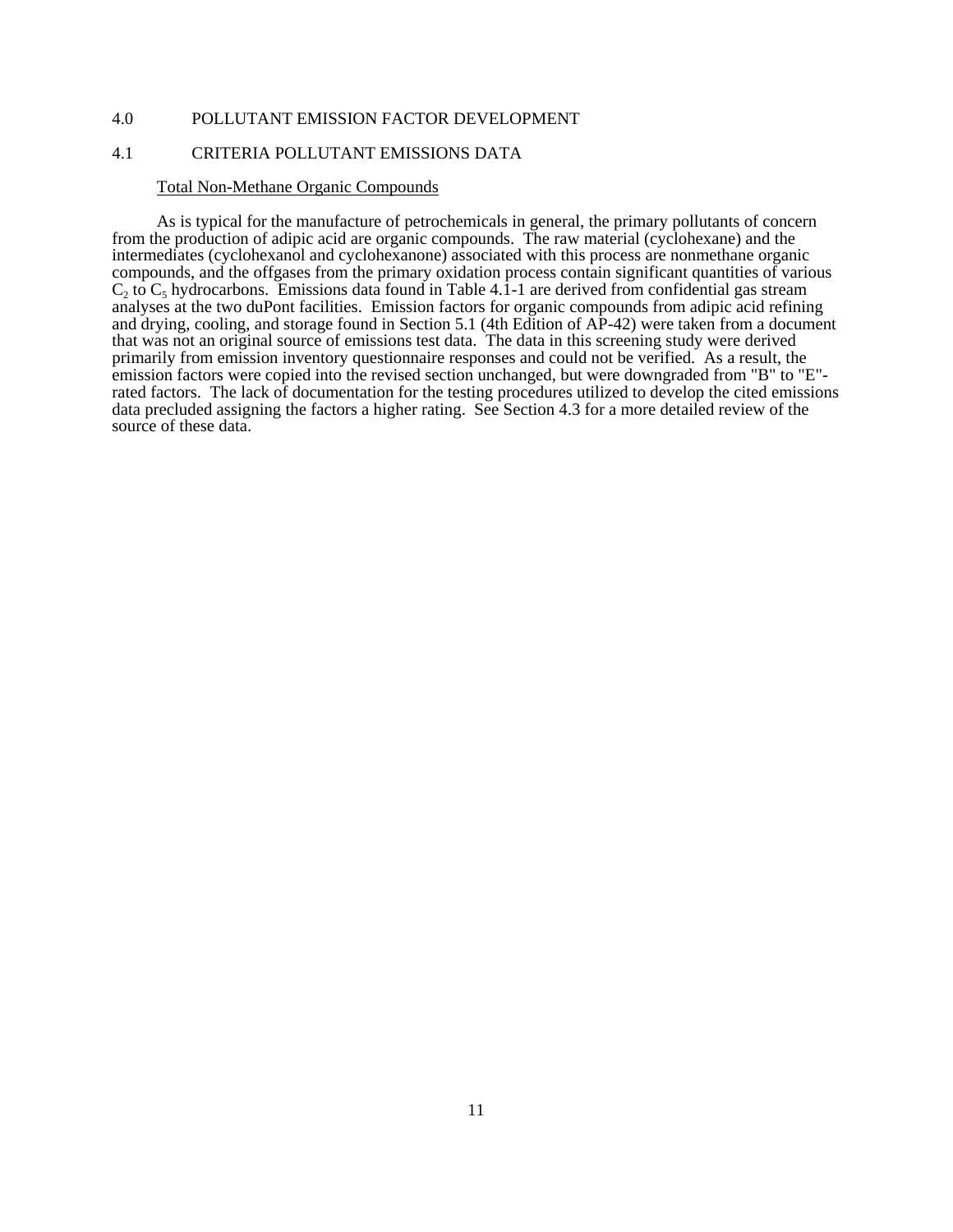## TABLE 4.1-1 (METRIC UNITS) UNCONTROLLED TOTAL NONMETHANE ORGANIC COMPOUNDS

| Plant/Process                                    | <b>Test Rating</b> | <b>Test Method</b>      | <b>Average Emission</b><br>$\overline{F}$ actor <sup>a</sup> |
|--------------------------------------------------|--------------------|-------------------------|--------------------------------------------------------------|
| duPont - Victoria                                |                    |                         |                                                              |
| Cyclohexane oxidation: high-pressure<br>scrubber | $\mathcal{C}$      | N/A                     | 5.40                                                         |
| duPont - Victoria                                |                    |                         |                                                              |
| Cyclohexane oxidation: high-pressure<br>scrubber | $\mathcal{C}$      | N/A                     | 5.90                                                         |
| duPont - Sabine River                            |                    |                         |                                                              |
| Cyclohexane oxidation: high-pressure<br>scrubber | $\mathcal{C}$      | N/A                     | 9.35                                                         |
| duPont - Victoria                                |                    |                         |                                                              |
| Cyclohexane oxidation:0<br>low-pressure scrubber | $\mathcal{C}$      | N/A                     | 1.2                                                          |
| duPont - Victoria                                |                    |                         |                                                              |
| Cyclohexane oxidation:<br>low-pressure scrubber  | $\mathsf{C}$       | N/A                     | 1.7                                                          |
| duPont - Sabine River                            |                    |                         |                                                              |
| Cyclohexane oxidation:<br>low-pressure scrubber  | $\overline{C}$     | N/A                     | 1.3                                                          |
| duPont - Victoria                                |                    |                         |                                                              |
| KA oxidation absorber                            | $\mathcal{C}$      | N/A                     | 0.274                                                        |
| duPont - Victoria                                |                    |                         |                                                              |
| Nitric acid tank fume sweep                      | $\overline{C}$     | N/A                     | 0.007                                                        |
| duPont - Sabine River                            |                    |                         |                                                              |
| Nitric acid tank fume sweep                      | N/A                | Engineering<br>Estimate | 0.002                                                        |

a Units in kg/Mg.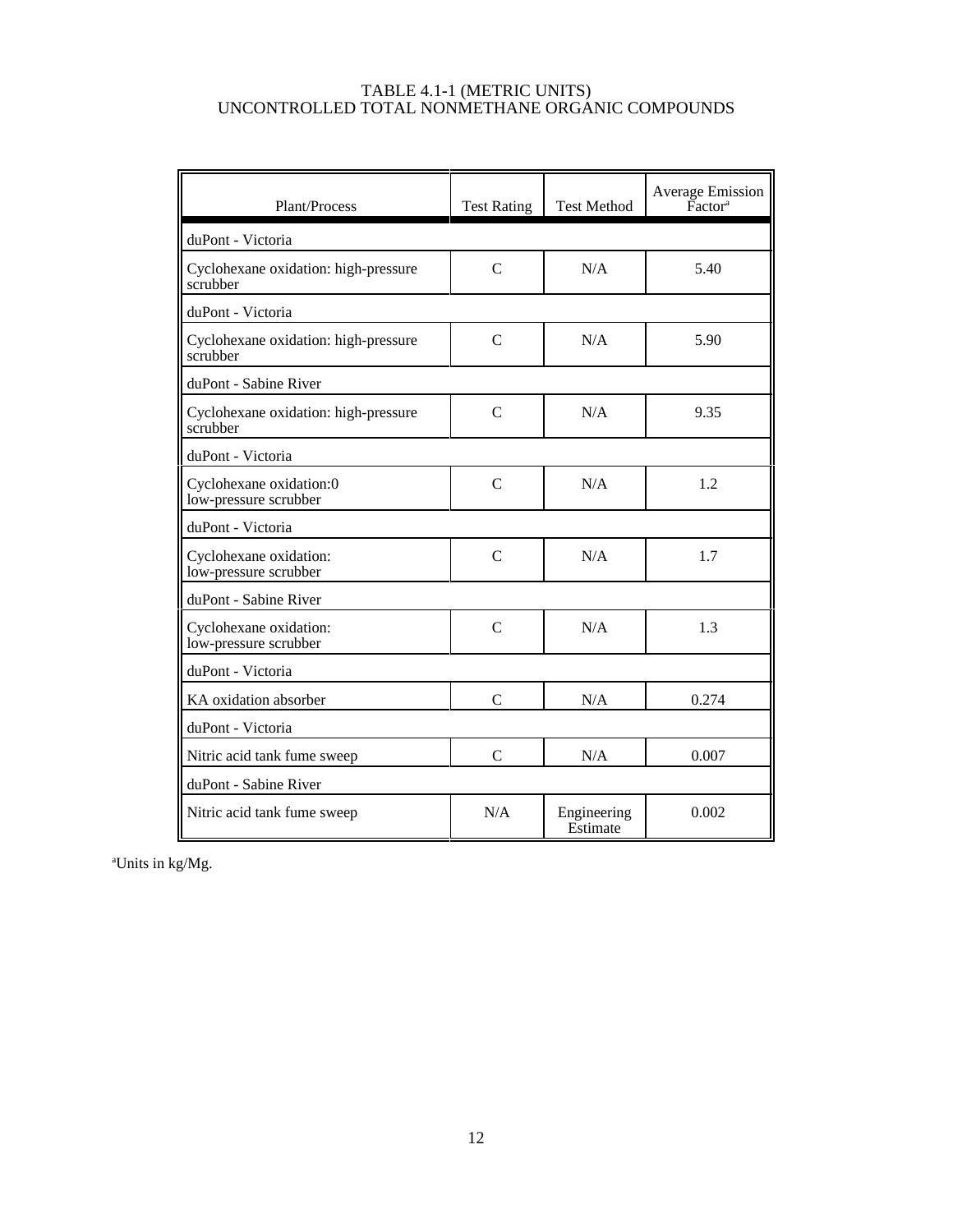#### TABLE 4.1-1 (ENGLISH UNITS) UNCONTROLLED TOTAL NONMETHANE ORGANIC COMPOUNDS

| Plant/Process                                    | <b>Test Rating</b> | <b>Test Method</b>      | <b>Average Emission</b><br>Factor <sup>a</sup> |
|--------------------------------------------------|--------------------|-------------------------|------------------------------------------------|
| duPont - Victoria                                |                    |                         |                                                |
| Cyclohexane oxidation: high-pressure<br>scrubber | $\mathcal{C}$      | N/A                     | 10.8                                           |
| duPont - Victoria                                |                    |                         |                                                |
| Cyclohexane oxidation: high-pressure<br>scrubber | $\mathcal{C}$      | N/A                     | 11.8                                           |
| duPont - Sabine River                            |                    |                         |                                                |
| Cyclohexane oxidation: high-pressure<br>scrubber | $\mathcal{C}$      | N/A                     | 18.7                                           |
| duPont - Victoria                                |                    |                         |                                                |
| Cyclohexane oxidation:<br>low-pressure scrubber  | $\mathcal{C}$      | N/A                     | 2.3                                            |
| duPont - Victoria                                |                    |                         |                                                |
| Cyclohexane oxidation:<br>low-pressure scrubber  | $\mathcal{C}$      | N/A                     | 3.4                                            |
| duPont - Sabine River                            |                    |                         |                                                |
| Cyclohexane oxidation:<br>low-pressure scrubber  | $\mathcal{C}$      | N/A                     | 2.6                                            |
| duPont - Victoria                                |                    |                         |                                                |
| KA oxidation absorber                            | $\mathcal{C}$      | N/A                     | 0.549                                          |
| duPont - Victoria                                |                    |                         |                                                |
| Nitric acid tank fume sweep                      | $\overline{C}$     | N/A                     | 0.014                                          |
| duPont - Sabine River                            |                    |                         |                                                |
| Nitric acid tank fume sweep                      | N/A                | Engineering<br>Estimate | 0.004                                          |

a Units in lb/ton.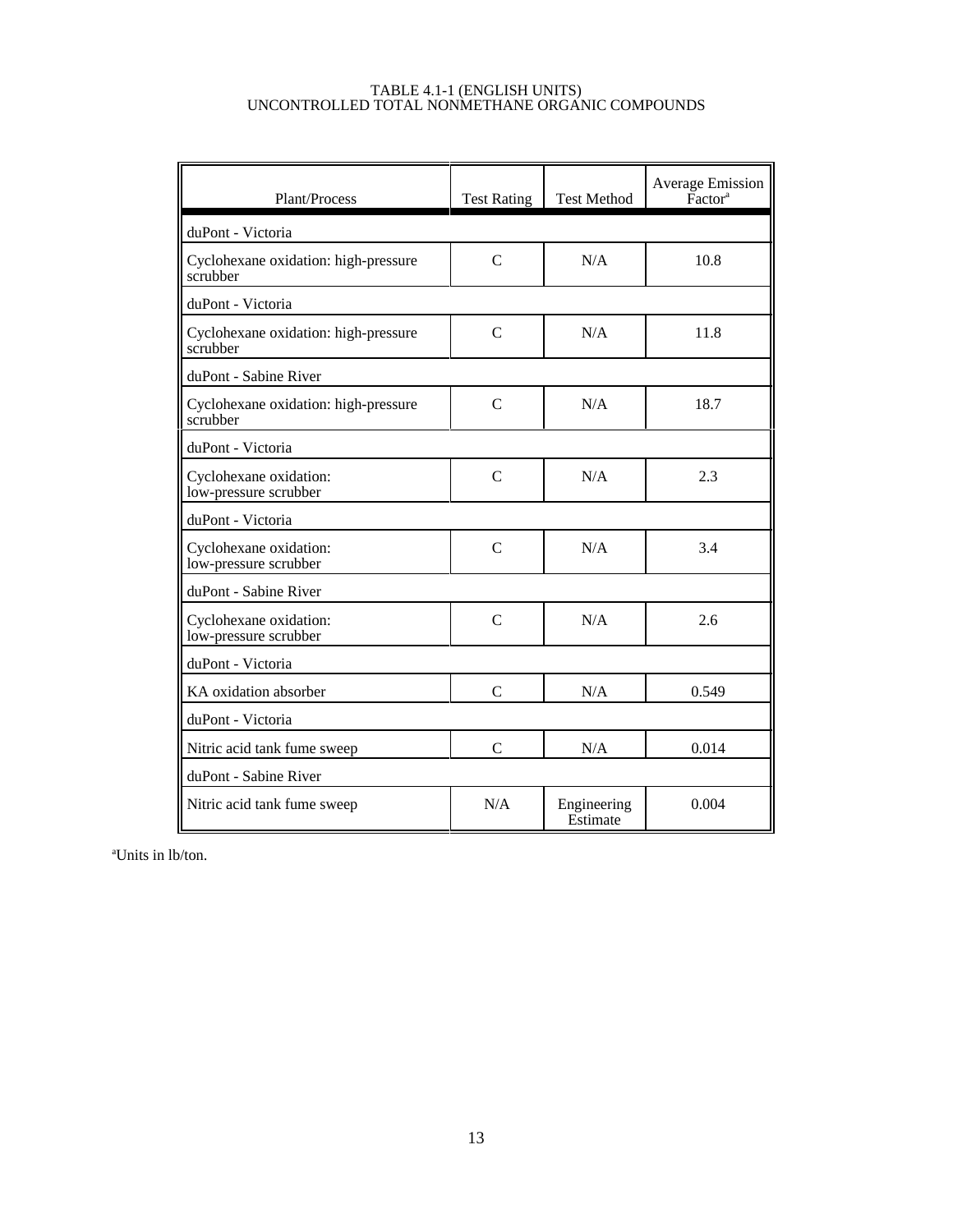#### Lead and sulfur dioxide

No data on emissions of these pollutants were expected nor found for the adipic acid manufacturing process.

## Nitrogen oxides

The use of an aqueous solution of nitric acid in the oxidation of the intermediates cyclohexanone and cyclohexanol to adipic acid results in the presence of significant quantities of oxides of nitrogen in the gaseous effluent from the oxidation process and subsequent bleaching, purification, and crystallization steps. Alternatives to nitric acid oxidation have been explored as a result of concern over  $NO<sub>x</sub>$  emissions, but none has been implemented commercially. Emissions data found in Table 4.1-2 are derived from confidential gas stream analyses and engineering estimates at the two duPont adipic acid production facilities. Emission factors for  $\text{NO}_x$  from adipic acid refining and drying, cooling, and storage found in Section 5.1 (4th Edition of AP-42) were taken from a document that was not an original source of emissions test data. The data in this screening study were derived primarily from emission inventory questionnaire responses and could not be verified. As a result, the emission factors were copied into the revised section unchanged, but were downgraded from "B" to "E"-rated factors. The lack of documentation for the testing procedures utilized to develop the cited emissions data precluded assigning the factors a higher rating. See Section 4.3 for a more detailed review of the source of these data.

#### Carbon monoxide

Carbon monoxide is emitted from both the primary and secondary oxidation processes in the manufacture of adipic acid from cyclohexane. Emissions data found in Table 4.1-3 are derived from confidential gas stream analyses and engineering estimates at the two duPont adipic acid production facilities. Emission factors for CO from adipic acid refining and drying, cooling, and storage found in Section 5.1 (4th Edition of AP-42) were taken from a document that was not an original source of emissions test data. The data in this screening study were derived primarily from emission inventory questionnaire responses and could not be verified. As a result, the emission factors were copied into the revised section unchanged, but were downgraded from "B" to "E"-rated factors. The lack of documentation for the testing procedures used to develop the cited emissions data precluded assigning the factors a higher rating. See Section 4.3 for a more detailed review of the source of these data.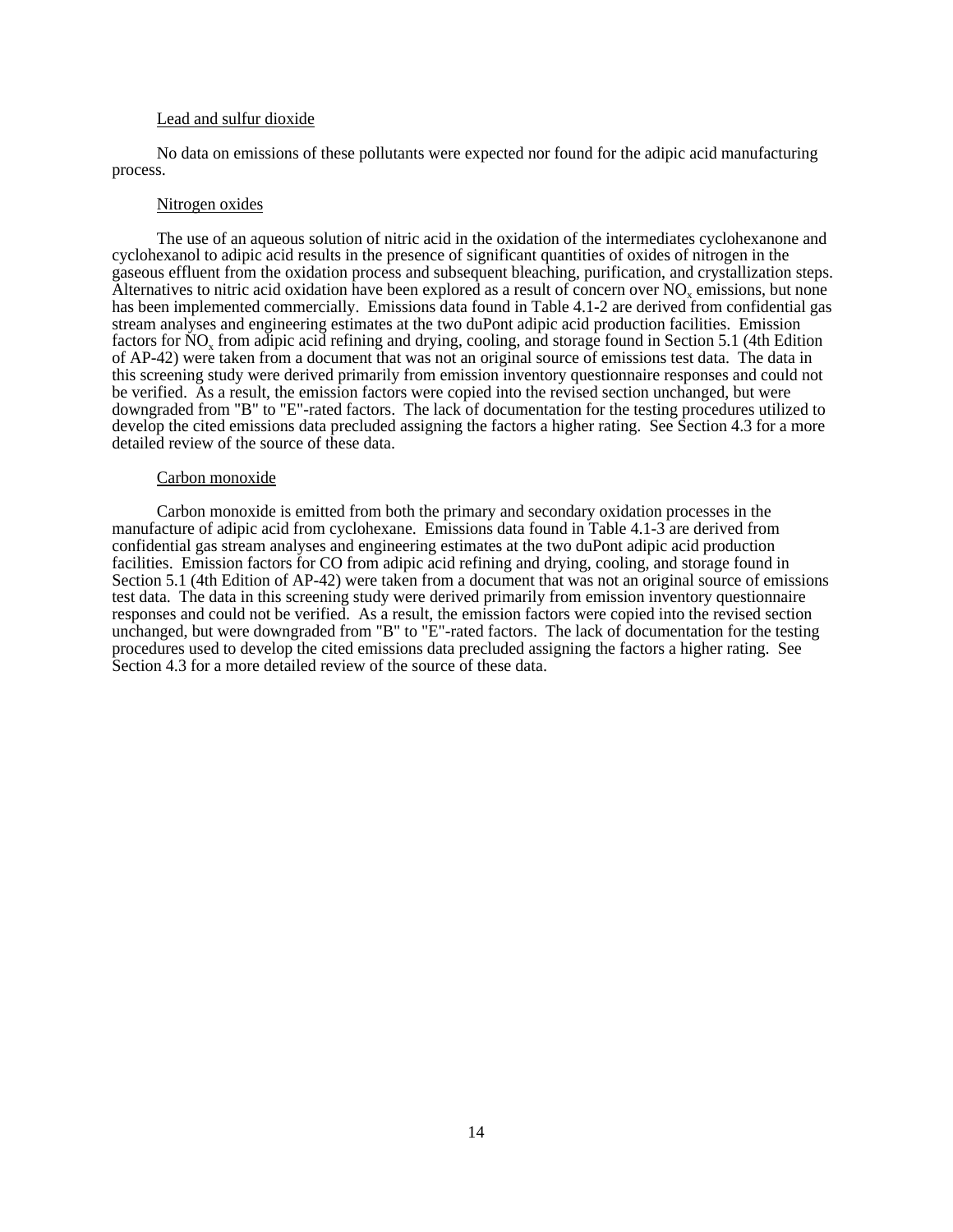#### TABLE 4.1-2 (METRIC UNITS) NITROGEN OXIDES

| Plant/Process               | <b>Test Rating</b> | <b>Test Method</b>      | <b>Average Emission</b><br>Factor <sup>a</sup> |  |  |
|-----------------------------|--------------------|-------------------------|------------------------------------------------|--|--|
| duPont - Victoria           |                    |                         |                                                |  |  |
| KA oxidation absorber       | в                  | N/A                     | 7.0715                                         |  |  |
| duPont - Victoria           |                    |                         |                                                |  |  |
| Nitric acid tank fume sweep |                    | N/A                     | 0.7935                                         |  |  |
| duPont - Sabine River       |                    |                         |                                                |  |  |
| Nitric acid tank fume sweep | N/A                | Engineering<br>Estimate | 0.428                                          |  |  |

a Units in kg/Mg.

## TABLE 4.1-2 (ENGLISH UNITS) NITROGEN OXIDES

| Plant/Process               | <b>Test Rating</b> | <b>Test Method</b>      | <b>Average Emission</b><br>Factor <sup>a</sup> |  |  |
|-----------------------------|--------------------|-------------------------|------------------------------------------------|--|--|
| duPont - Victoria           |                    |                         |                                                |  |  |
| KA oxidation absorber       | B                  | N/A                     | 14.143                                         |  |  |
| duPont - Victoria           |                    |                         |                                                |  |  |
| Nitric acid tank fume sweep |                    | N/A                     | 1.587                                          |  |  |
| duPont - Sabine River       |                    |                         |                                                |  |  |
| Nitric acid tank fume sweep | N/A                | Engineering<br>Estimate | 0.856                                          |  |  |

a Units in lb/ton.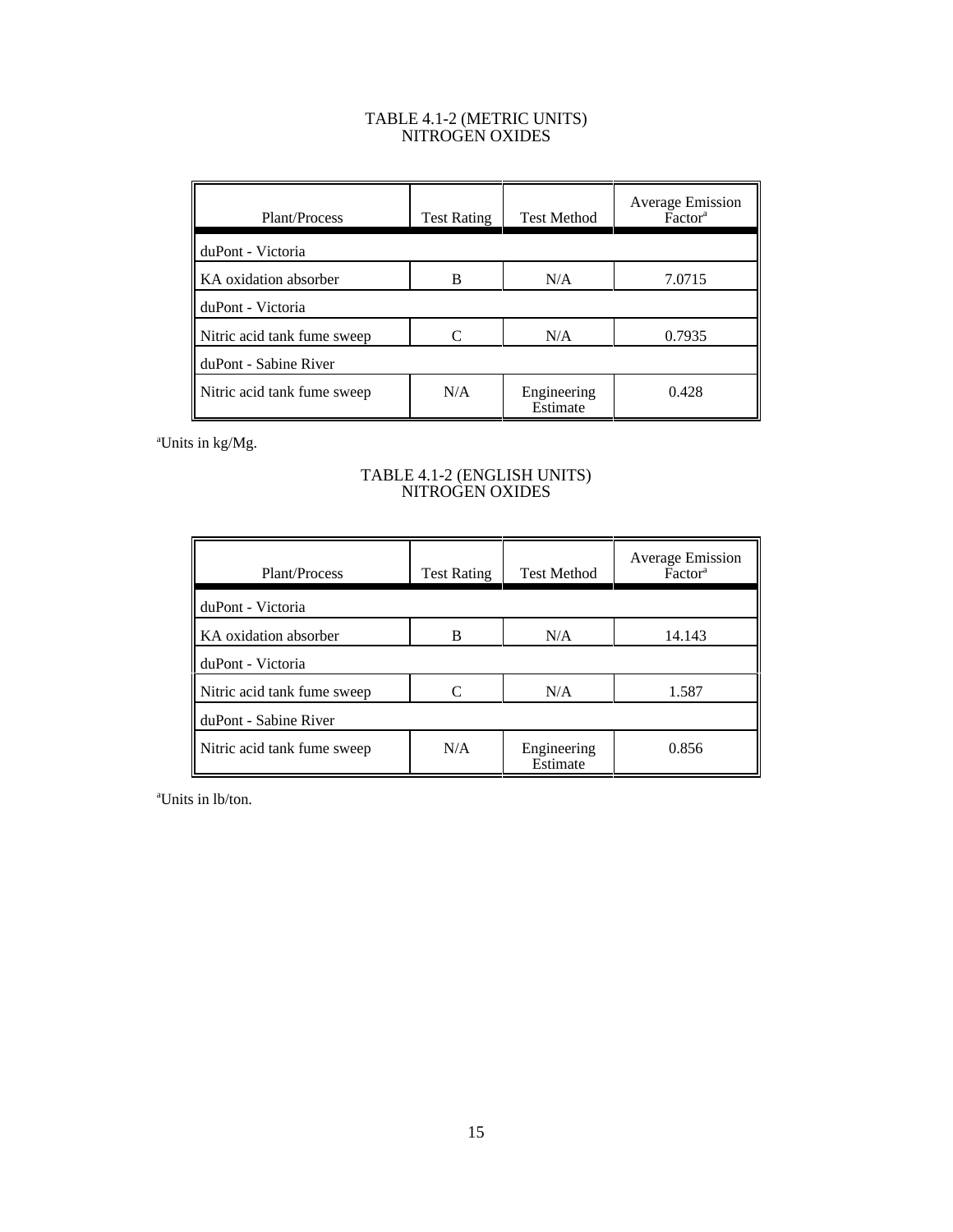## TABLE 4.1-3 (METRIC UNITS) CARBON MONOXIDE

| Plant/Process                                     | <b>Test Rating</b> | <b>Test Method</b>      | <b>Average Emission</b><br>Factor <sup>a</sup> |  |  |
|---------------------------------------------------|--------------------|-------------------------|------------------------------------------------|--|--|
| duPont - Victoria                                 |                    |                         |                                                |  |  |
| Cyclohexane oxidation: high-<br>pressure scrubber | $\mathcal{C}$      | N/A                     | 29.7                                           |  |  |
| duPont - Victoria                                 |                    |                         |                                                |  |  |
| Cyclohexane oxidation: high-<br>pressure scrubber | $\mathcal{C}$      | N/A                     | 14.3                                           |  |  |
| duPont - Sabine River                             |                    |                         |                                                |  |  |
| Cyclohexane oxidation: high-<br>pressure scrubber | $\mathcal{C}$      | N/A                     | 29.9                                           |  |  |
| duPont - Victoria                                 |                    |                         |                                                |  |  |
| Cyclohexane oxidation:<br>low-pressure scrubber   | $\mathcal{C}$      | N/A                     | 7.85                                           |  |  |
| duPont - Victoria                                 |                    |                         |                                                |  |  |
| Cyclohexane oxidation:<br>low-pressure scrubber   | $\mathcal{C}$      | N/A                     | 10.6                                           |  |  |
| duPont - Sabine River                             |                    |                         |                                                |  |  |
| Cyclohexane oxidation:<br>low-pressure scrubber   | $\mathcal{C}$      | N/A                     | 8.40                                           |  |  |
| duPont - Victoria                                 |                    |                         |                                                |  |  |
| KA oxidation absorber                             | $\mathcal{C}$      | N/A                     | 0.246                                          |  |  |
| duPont - Victoria                                 |                    |                         |                                                |  |  |
| Nitric acid tank fume sweep                       | $\mathcal{C}$      | N/A                     | 0.140                                          |  |  |
| duPont - Sabine River                             |                    |                         |                                                |  |  |
| Nitric acid tank fume sweep                       | N/A                | Engineering<br>Estimate | 0.755                                          |  |  |

a Units in kg/Mg.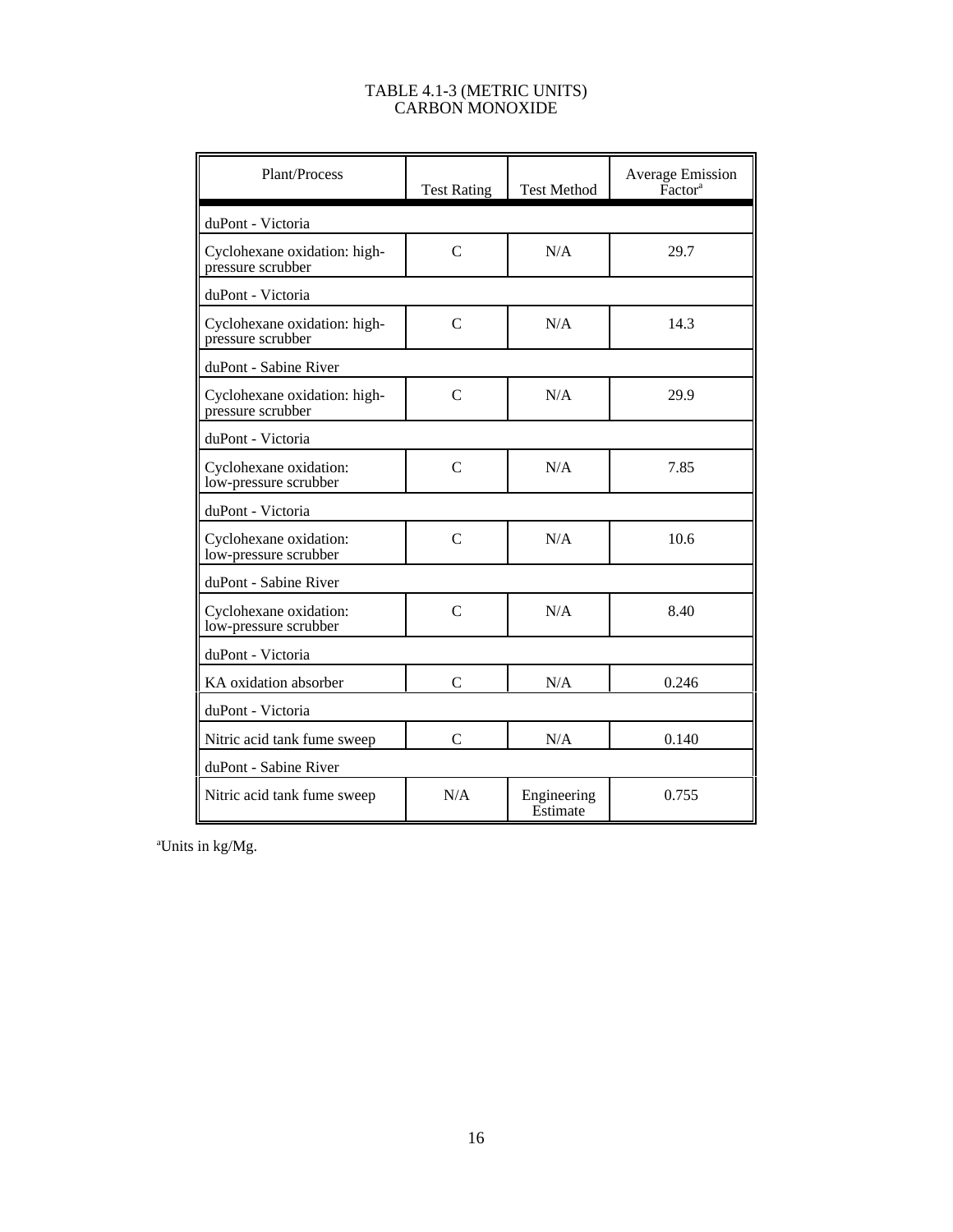### TABLE 4.1-3 (ENGLISH UNITS) CARBON MONOXIDE

| Plant/Process                                     |                    |                         | <b>Average Emission</b> |  |  |  |
|---------------------------------------------------|--------------------|-------------------------|-------------------------|--|--|--|
|                                                   | <b>Test Rating</b> | <b>Test Method</b>      | Factor <sup>a</sup>     |  |  |  |
| duPont - Victoria                                 |                    |                         |                         |  |  |  |
| Cyclohexane oxidation: high-<br>pressure scrubber | $\mathcal{C}$      | N/A                     | 59.4                    |  |  |  |
| duPont - Victoria                                 |                    |                         |                         |  |  |  |
| Cyclohexane oxidation: high-<br>pressure scrubber | $\mathcal{C}$      | N/A                     | 28.6                    |  |  |  |
| duPont - Sabine River                             |                    |                         |                         |  |  |  |
| Cyclohexane oxidation: high-<br>pressure scrubber | $\mathcal{C}$      | N/A                     | 59.8                    |  |  |  |
| duPont - Victoria                                 |                    |                         |                         |  |  |  |
| Cyclohexane oxidation:<br>low-pressure scrubber   | $\mathsf{C}$       | N/A                     | 15.7                    |  |  |  |
| duPont - Victoria                                 |                    |                         |                         |  |  |  |
| Cyclohexane oxidation:<br>low-pressure scrubber   | $\mathcal{C}$      | N/A                     | 21.2                    |  |  |  |
| duPont - Sabine River                             |                    |                         |                         |  |  |  |
| Cyclohexane oxidation:<br>low-pressure scrubber   | $\mathcal{C}$      | N/A                     | 16.8                    |  |  |  |
| duPont - Victoria                                 |                    |                         |                         |  |  |  |
| KA oxidation absorber                             | $\mathcal{C}$      | N/A                     | 0.492                   |  |  |  |
| duPont - Victoria                                 |                    |                         |                         |  |  |  |
| Nitric acid tank fume sweep                       | $\mathcal{C}$      | N/A                     | 0.279                   |  |  |  |
| duPont - Sabine River                             |                    |                         |                         |  |  |  |
| Nitric acid tank fume sweep                       | N/A                | Engineering<br>Estimate | 0.151                   |  |  |  |

a Units in lb/ton.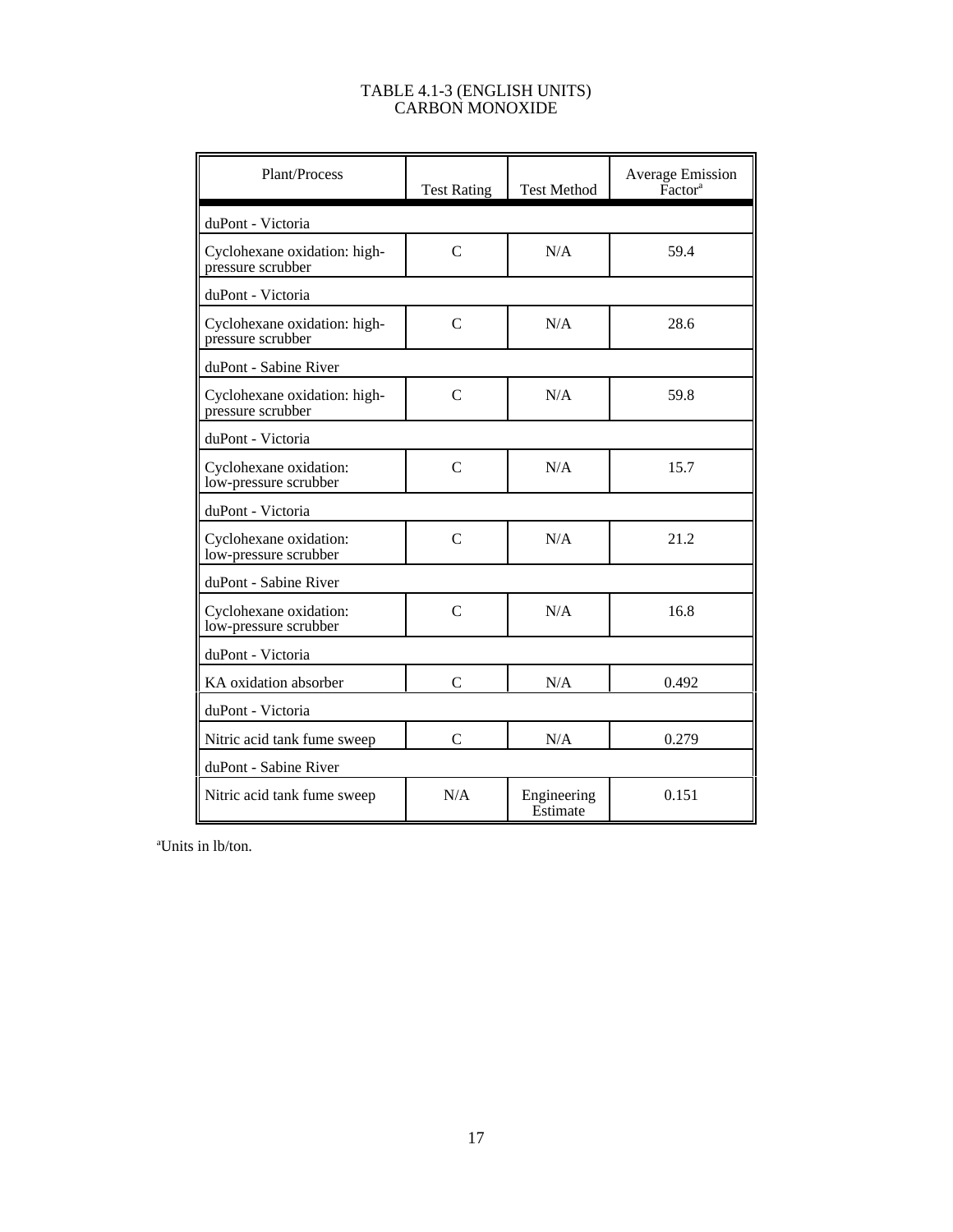#### Particulate Matter

Emissions of particulate matter occur at adipic acid manufacturing facilities as a result of the crystalline form of the finished product. These emissions are found at all steps within the process flow from the crystallizers to the product packaging and shipping operations. The test results shown in Table 4.1-4 were obtained from source test summaries found in the Air Pollutant Information System database maintained by the Florida Department of Environmental Regulation. No documentation of the testing procedures by which this data was obtained was available, and these data are therefore not rated and are not utilized in calculating emission factors for AP-42 section 6.2. These data represent total (including filterable, organic condensible, and inorganic condensible) particulate matter emissions, without regard to the portion of the sampling train the particulate was collected in or to particle size. Given with the control equipment are the nominal control efficiencies for each component tested; emission factors are on a controlled basis.

Emission factors for organic compounds from adipic acid refining and drying, cooling, and storage found in Section 5.1 (4th Edition of AP-42) were taken from a document that was not an original source of emissions test data. The data in this screening study were derived primarily from emission inventory questionnaire responses and could not be verified. As a result, the emission factors were copied into the revised section unchanged, but were downgraded from "B" to "E"-rated factors. The lack of documentation for the testing procedures used to develop the cited emissions data precluded assigning the factors a higher rating. See Section 4.3 for a more detailed review of the source of these data.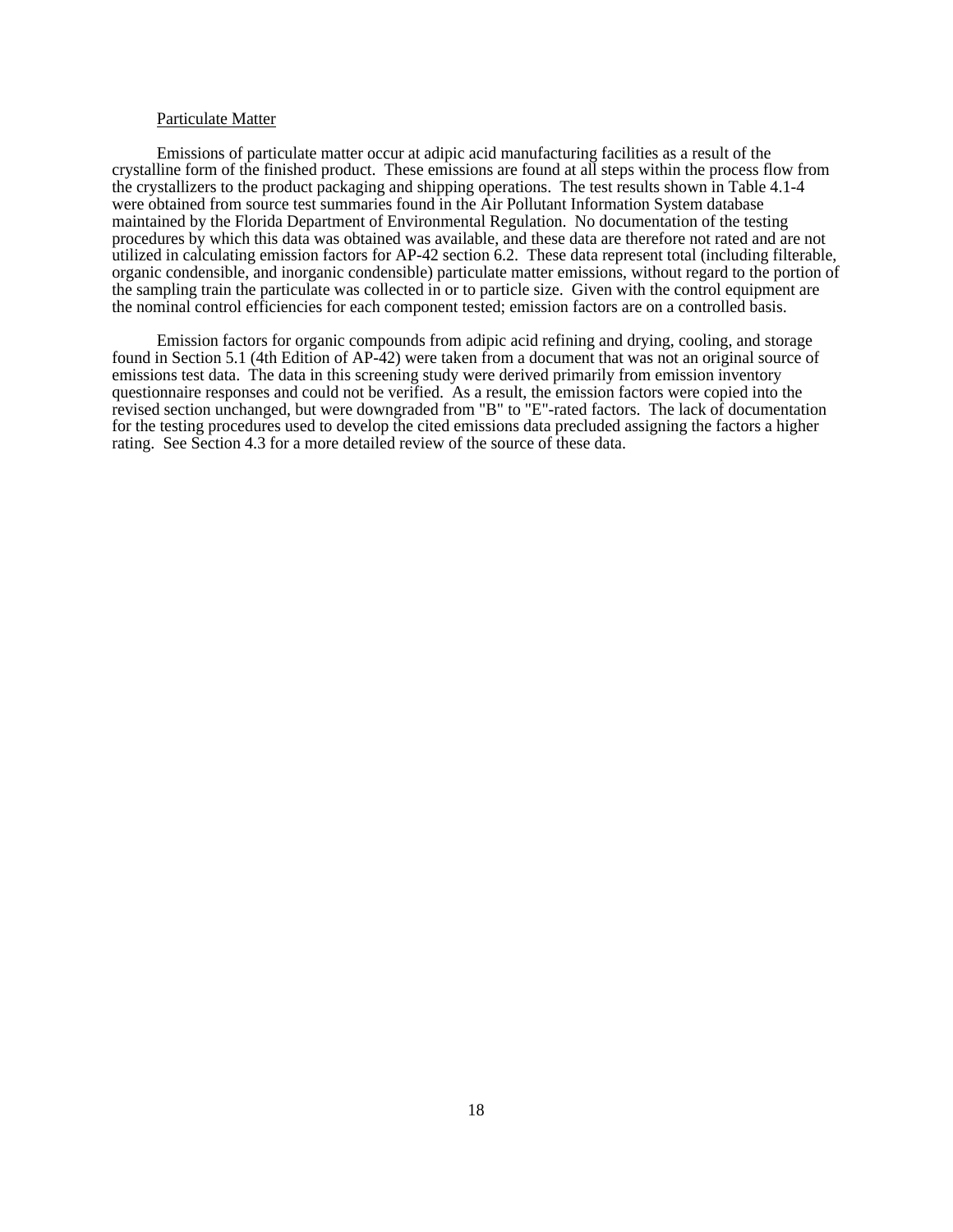### TABLE 4.1-4 (METRIC UNITS) PARTICULATE MATTER

| Plant/<br>Process               | <b>Control Device</b><br>(nominal efficiency) | Average<br>Production Rate <sup>a</sup> | Average<br>Emission Rate <sup>b</sup> | Average<br>Emission Factor <sup>c</sup> |  |  |  |
|---------------------------------|-----------------------------------------------|-----------------------------------------|---------------------------------------|-----------------------------------------|--|--|--|
|                                 | Monsanto - Pensacola                          |                                         |                                       |                                         |  |  |  |
| Product<br>Screening            | Baghouse (95%)                                | 3.384                                   | 0.454                                 | 0.134                                   |  |  |  |
| Monsanto - Pensacola            |                                               |                                         |                                       |                                         |  |  |  |
| Product<br>Screening            | Baghouse (95%)                                | 2.797                                   | 0.346                                 | 0.124                                   |  |  |  |
| Monsanto - Pensacola            |                                               |                                         |                                       |                                         |  |  |  |
| Product Dryer                   | Scrubber (99%)                                | 2.095                                   | 0.120                                 | 0.0287                                  |  |  |  |
| Monsanto - Pensacola            |                                               |                                         |                                       |                                         |  |  |  |
| Product<br>Loading<br>(Railcar) | Baghouse (96.7%)                              | 4.3                                     | 2.87                                  | 0.34                                    |  |  |  |
| Monsanto - Pensacola            |                                               |                                         |                                       |                                         |  |  |  |
| Product<br>Loading<br>(Railcar) | Baghouse (96.7%)                              | 6.29                                    | 0.055                                 | 0.0044                                  |  |  |  |
| Monsanto - Pensacola            |                                               |                                         |                                       |                                         |  |  |  |
| Product<br>Packaging            | Baghouse (96%)                                | 6.85                                    | 0.0055                                | 0.0008                                  |  |  |  |
|                                 | Monsanto - Pensacola                          |                                         |                                       |                                         |  |  |  |
| Product Dryer                   | Scrubber (99.4%)                              | 2.22                                    | 0.073                                 | 0.0163                                  |  |  |  |

<sup>a</sup>Units in Mg/hr.<br><sup>b</sup>Units in kg/hr.<br><sup>c</sup>Units in kg/Mg.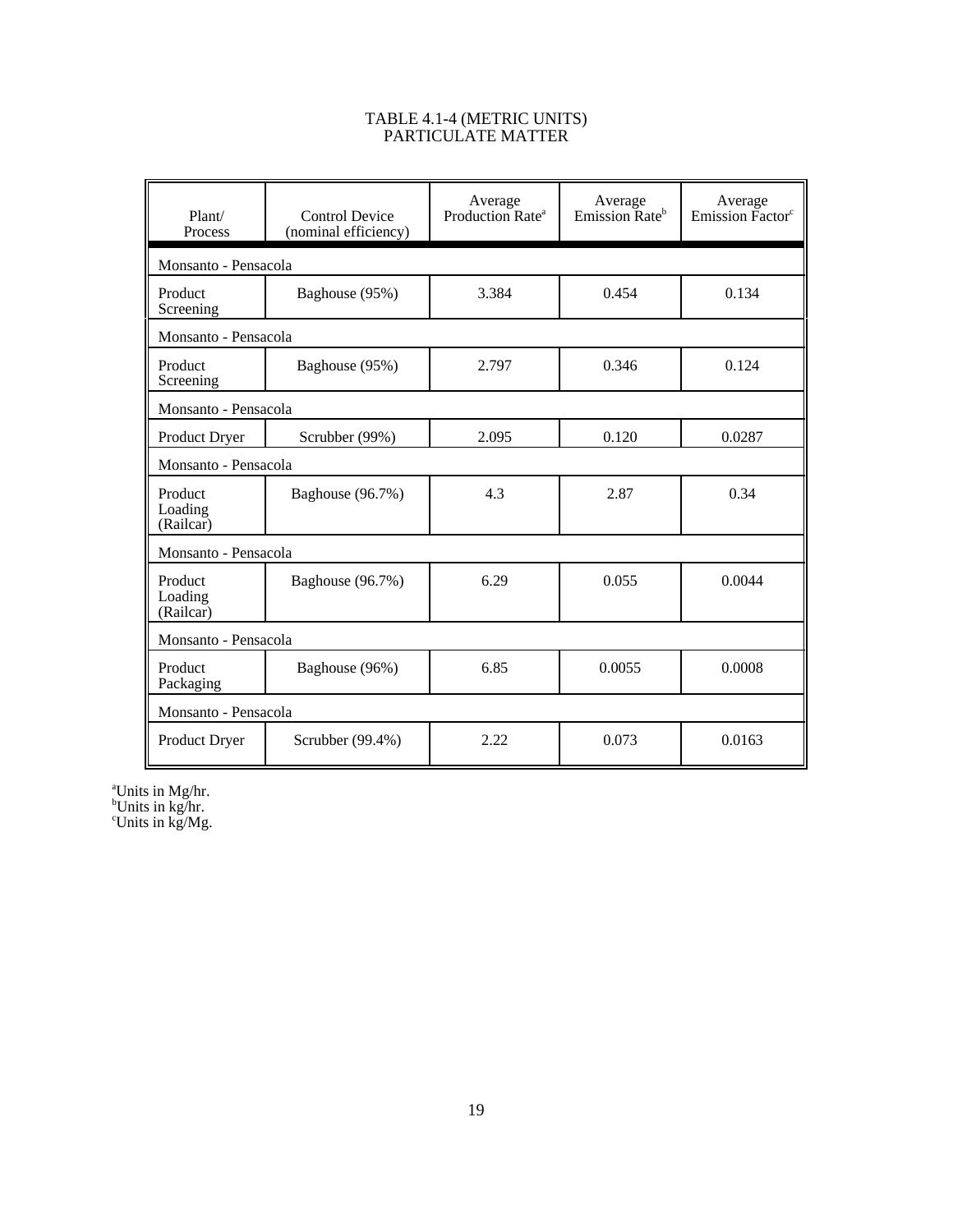#### TABLE 4.1-4 (ENGLISH UNITS) PARTICULATE MATTER

| Plant/<br>Process               | <b>Control Device</b><br>(nominal efficiency) | Average<br>Production Rate <sup>a</sup> | Average<br>Emission Rate <sup>b</sup> | Average<br>Emission Factor <sup>c</sup> |  |  |
|---------------------------------|-----------------------------------------------|-----------------------------------------|---------------------------------------|-----------------------------------------|--|--|
| Monsanto - Pensacola            |                                               |                                         |                                       |                                         |  |  |
| Product<br>Screening            | Baghouse (95%)                                | 3.731                                   | 1.00                                  | 0.268                                   |  |  |
| Monsanto - Pensacola            |                                               |                                         |                                       |                                         |  |  |
| Product<br>Screening            | Baghouse (95%)                                | 3.084                                   | 0.763                                 | 0.247                                   |  |  |
| Monsanto - Pensacola            |                                               |                                         |                                       |                                         |  |  |
| Product Dryer                   | Scrubber (99%)                                | 4.62                                    | 0.2652                                | 0.0574                                  |  |  |
| Monsanto - Pensacola            |                                               |                                         |                                       |                                         |  |  |
| Product<br>Loading<br>(Railcar) | Baghouse (96.7%)                              | 9.4                                     | 6.33                                  | 0.673                                   |  |  |
| Monsanto - Pensacola            |                                               |                                         |                                       |                                         |  |  |
| Product<br>Loading<br>(Railcar) | Baghouse (96.7%)                              | 13.85                                   | 0.0122                                | 0.0088                                  |  |  |
|                                 | Monsanto - Pensacola                          |                                         |                                       |                                         |  |  |
| Product<br>Packaging            | Baghouse (96%)                                | 7.55                                    | 0.0122                                | 0.0016                                  |  |  |
|                                 | Monsanto - Pensacola                          |                                         |                                       |                                         |  |  |
| Product Dryer                   | Scrubber (99.4%)                              | 4.90                                    | 0.1600                                | 0.0326                                  |  |  |

<sup>a</sup>Units in ton/hr.<br><sup>b</sup>Units in lb/hr.<br><sup>c</sup>Units in lb/ton.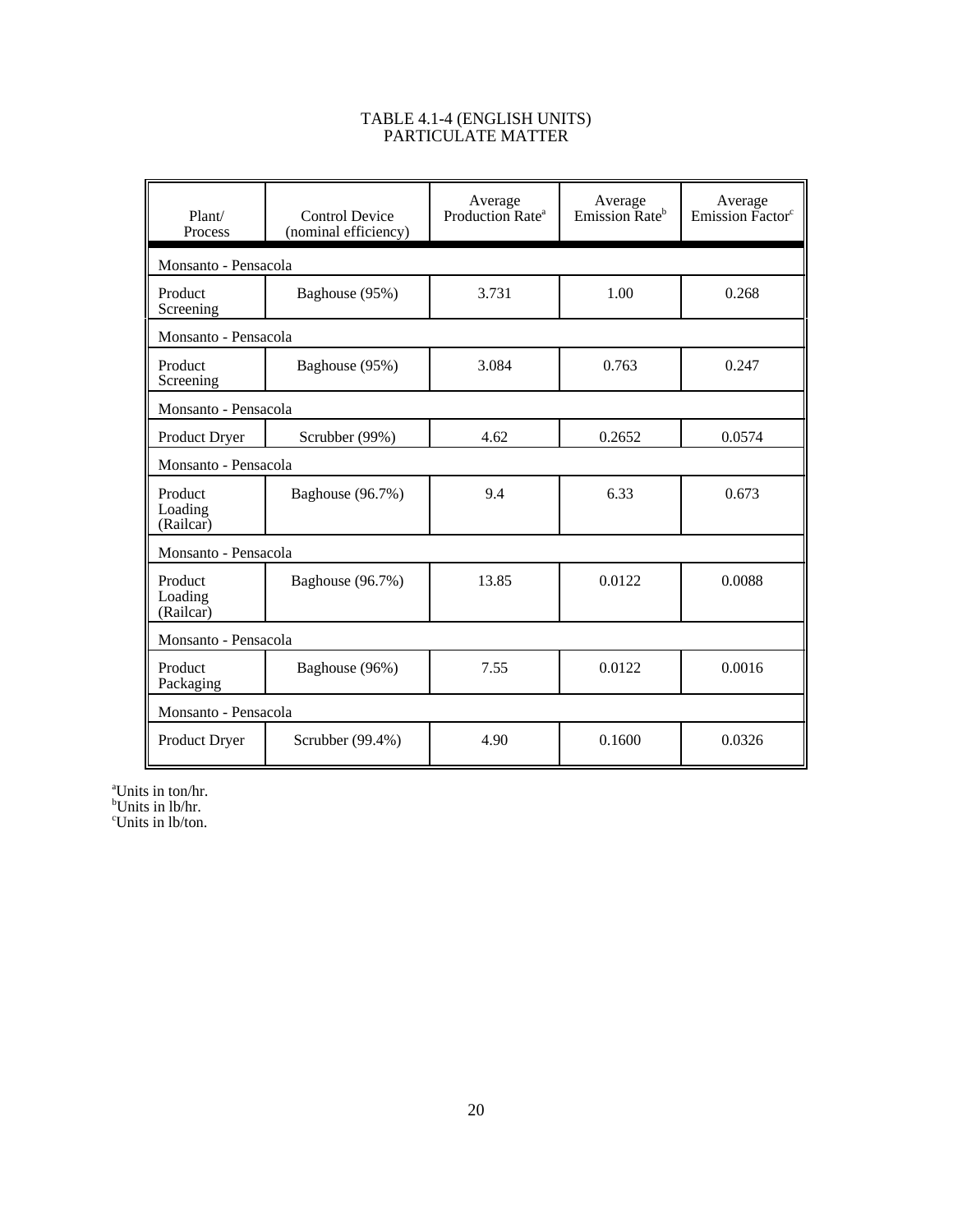### 4.2 NONCRITERIA POLLUTANT EMISSION DATA

### Hazardous Air Pollutants

Hazardous air pollutants (HAPs) are defined in the 1990 Clean Air Act Amendments. Confidential process information from three separate facilities indicates that HAPs emitted from the adipic acid manufacturing process may include phenol (if used as the raw material rather than cyclohexane), methanol (if used to convert recovered dibasic acids to dibasic esters), benzene (if used in small quantities in conjunction with cyclohexane as a raw material), chlorine (if added to the adipic acid cooling tower), and compounds of cobalt and/or chromium (in the combustion offgas from burning the nonvolatile residue, if these metals are used as catalysts in the primary oxidation). No quantitative emissions data were available for any of these pollutants.

#### Global Warming Gases

Methane, carbon dioxide, and nitrous oxide are among the pollutants that have been found to contribute to overall global climate change. Emissions of carbon dioxide and methane from the high- and low-pressure scrubbers related to the primary oxidation process have been quantified, as have emissions of carbon dioxide from the oxidation reactor, absorber, and nitric acid tank fume sweep vent related to the secondary oxidation process. Emissions of nitrous oxide from the oxidation reactor, absorber, and nitric acid tank fume sweep associated with the secondary oxidation process have been quantified. The emissions data for methane in Table 4.2-1, carbon dioxide in Table 4.2-2, and nitrous oxide in Table 4.2-3 are derived from confidential gas stream analyses at the two duPont adipic acid manufacturing facilities. These data are the bases for the emission factors for global warming gases presented in the revised AP-42 Section 6.2. The resultant emission factors are all "C"-rated due to a lack of documentation of the testing methodologies utilized.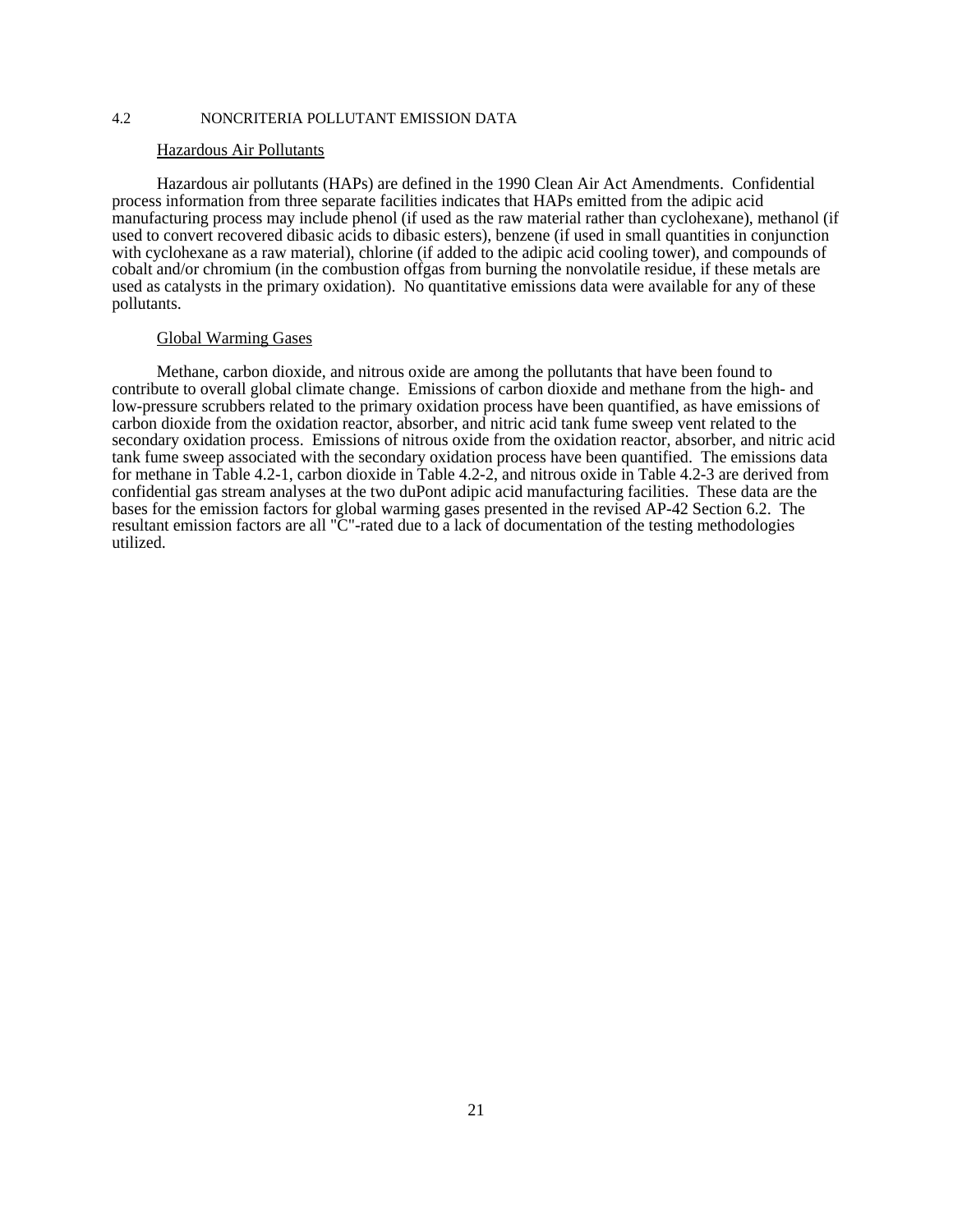### TABLE 4.2-1 (METRIC UNITS) GLOBAL WARMING GASES: METHANE

| Plant/Process                                    | <b>Test Rating</b> | <b>Test Method</b> | <b>Average Emission</b><br>Factor <sup>a</sup> |
|--------------------------------------------------|--------------------|--------------------|------------------------------------------------|
| duPont - Victoria                                |                    |                    |                                                |
| Cyclohexane oxidation:<br>high-pressure scrubber | C                  | N/A                | 0.050                                          |
| duPont - Victoria                                |                    |                    |                                                |
| Cyclohexane oxidation:<br>high-pressure scrubber | $\subset$          | N/A                | 0.12                                           |
| duPont - Victoria                                |                    |                    |                                                |
| Cyclohexane oxidation:<br>low-pressure scrubber  | $\mathsf{\Gamma}$  | N/A                | 0.02                                           |
| duPont - Victoria                                |                    |                    |                                                |
| Cyclohexane oxidation:<br>low-pressure scrubber  |                    | N/A                | 0.065                                          |

a Units in kg/Mg.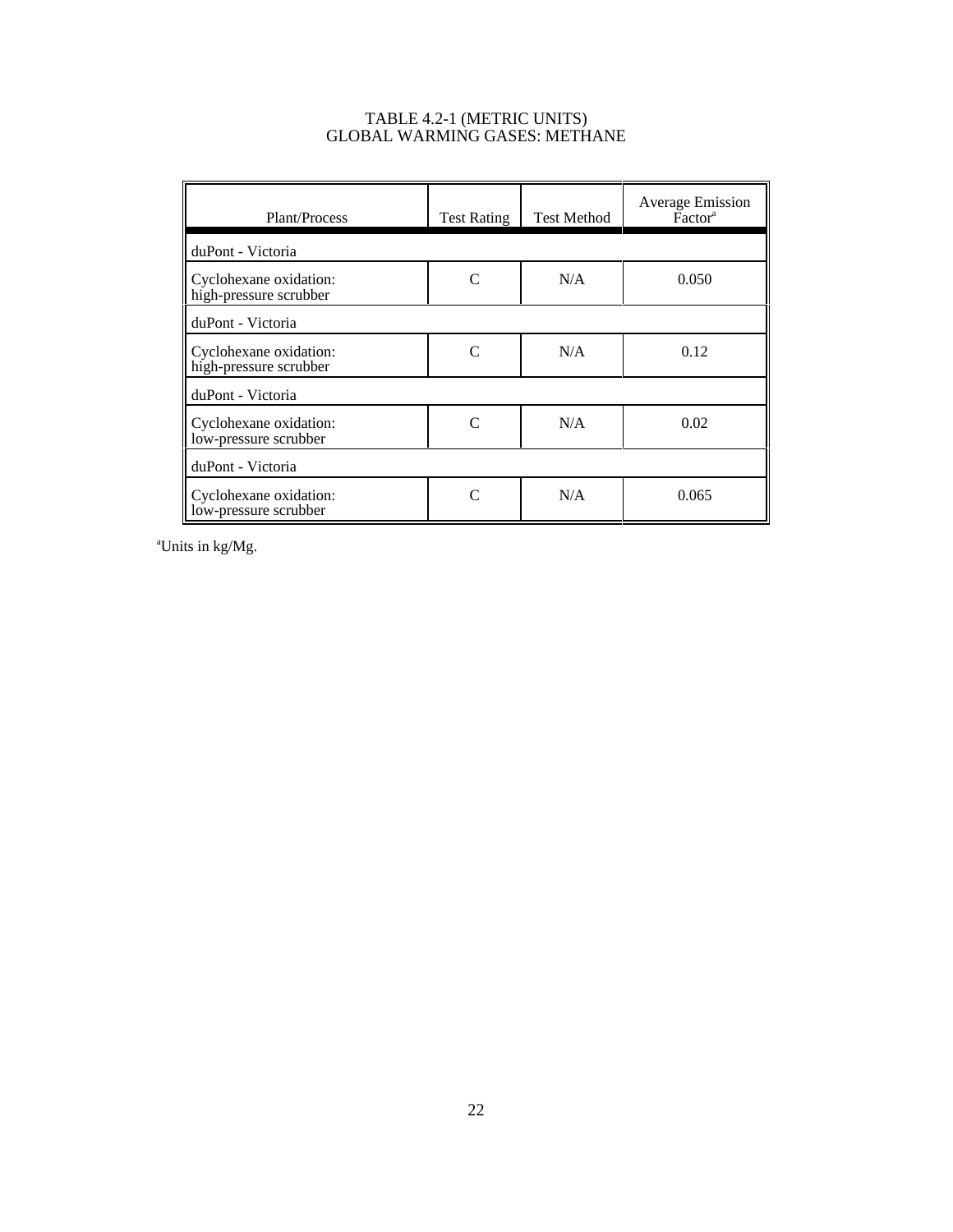### TABLE 4.2-1 (ENGLISH UNITS) GLOBAL WARMING GASES: METHANE

| Plant/Process                                    | <b>Test Rating</b> | <b>Test Method</b> | <b>Average Emission</b><br>Factor <sup>a</sup> |
|--------------------------------------------------|--------------------|--------------------|------------------------------------------------|
| duPont - Victoria                                |                    |                    |                                                |
| Cyclohexane oxidation:<br>high-pressure scrubber | C                  | N/A                | 0.10                                           |
| duPont - Victoria                                |                    |                    |                                                |
| Cyclohexane oxidation:<br>high-pressure scrubber | C                  | N/A                | 0.24                                           |
| duPont - Victoria                                |                    |                    |                                                |
| Cyclohexane oxidation:<br>low-pressure scrubber  | $\mathsf{\Gamma}$  | N/A                | 0.04                                           |
| duPont - Victoria                                |                    |                    |                                                |
| Cyclohexane oxidation:<br>low-pressure scrubber  |                    | N/A                | 0.013                                          |

a Units in lb/ton.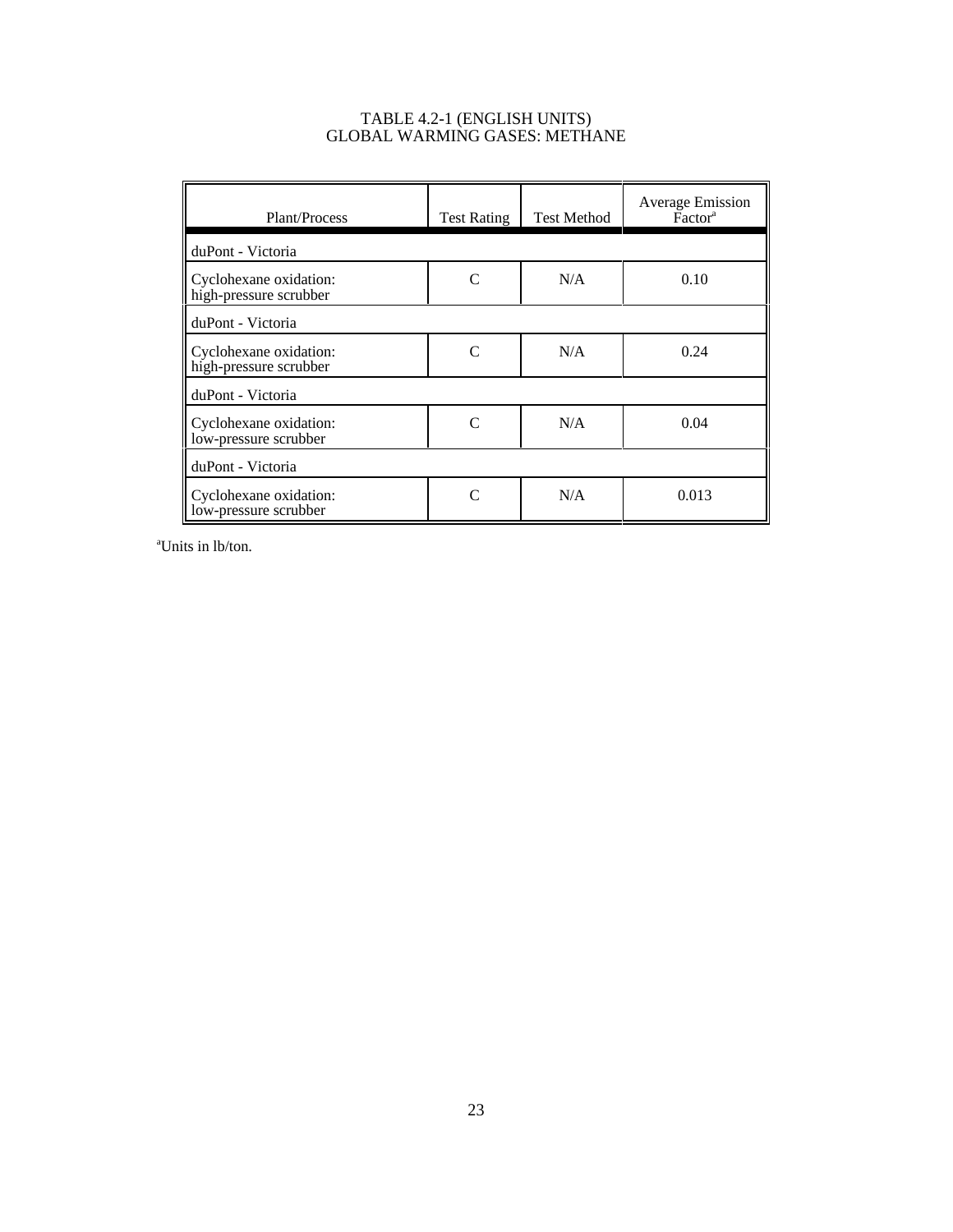#### TABLE 4.2-2 (METRIC UNITS) GLOBAL WARMING GASES: CARBON DIOXIDE

| Plant/Process                                    | <b>Test Rating</b> | <b>Test Method</b>      | <b>Average Emission</b><br>$\overline{F}$ actor <sup>a</sup> |
|--------------------------------------------------|--------------------|-------------------------|--------------------------------------------------------------|
| duPont - Victoria                                |                    |                         |                                                              |
| Cyclohexane oxidation:<br>high-pressure scrubber | $\mathcal{C}$      | N/A                     | 21.0                                                         |
| duPont - Victoria                                |                    |                         |                                                              |
| Cyclohexane oxidation:<br>high-pressure scrubber | $\mathcal{C}$      | N/A                     | 8.65                                                         |
| duPont - Sabine River                            |                    |                         |                                                              |
| Cyclohexane oxidation:<br>high-pressure scrubber | $\mathcal{C}$      | N/A                     | 11.9                                                         |
| duPont - Victoria                                |                    |                         |                                                              |
| Cyclohexane oxidation:<br>low-pressure scrubber  | $\mathcal{C}$      | N/A                     | 3.2                                                          |
| duPont - Victoria                                |                    |                         |                                                              |
| Cyclohexane oxidation:<br>low-pressure scrubber  | $\mathsf{C}$       | N/A                     | 3.8                                                          |
| duPont - Sabine River                            |                    |                         |                                                              |
| Cyclohexane oxidation:<br>low-pressure scrubber  | $\mathcal{C}$      | N/A                     | 4.2                                                          |
| duPont - Victoria                                |                    |                         |                                                              |
| KA oxidation: absorber                           | $\mathcal{C}$      | N/A                     | 57.977                                                       |
| duPont - Victoria                                |                    |                         |                                                              |
| Nitric acid tank fume sweep                      | $\mathcal{C}$      | N/A                     | 2.615                                                        |
| duPont - Sabine River                            |                    |                         |                                                              |
| Nitric acid tank fume sweep                      | N/A                | Engineering<br>Estimate | 0.049                                                        |

a Units in kg/Mg.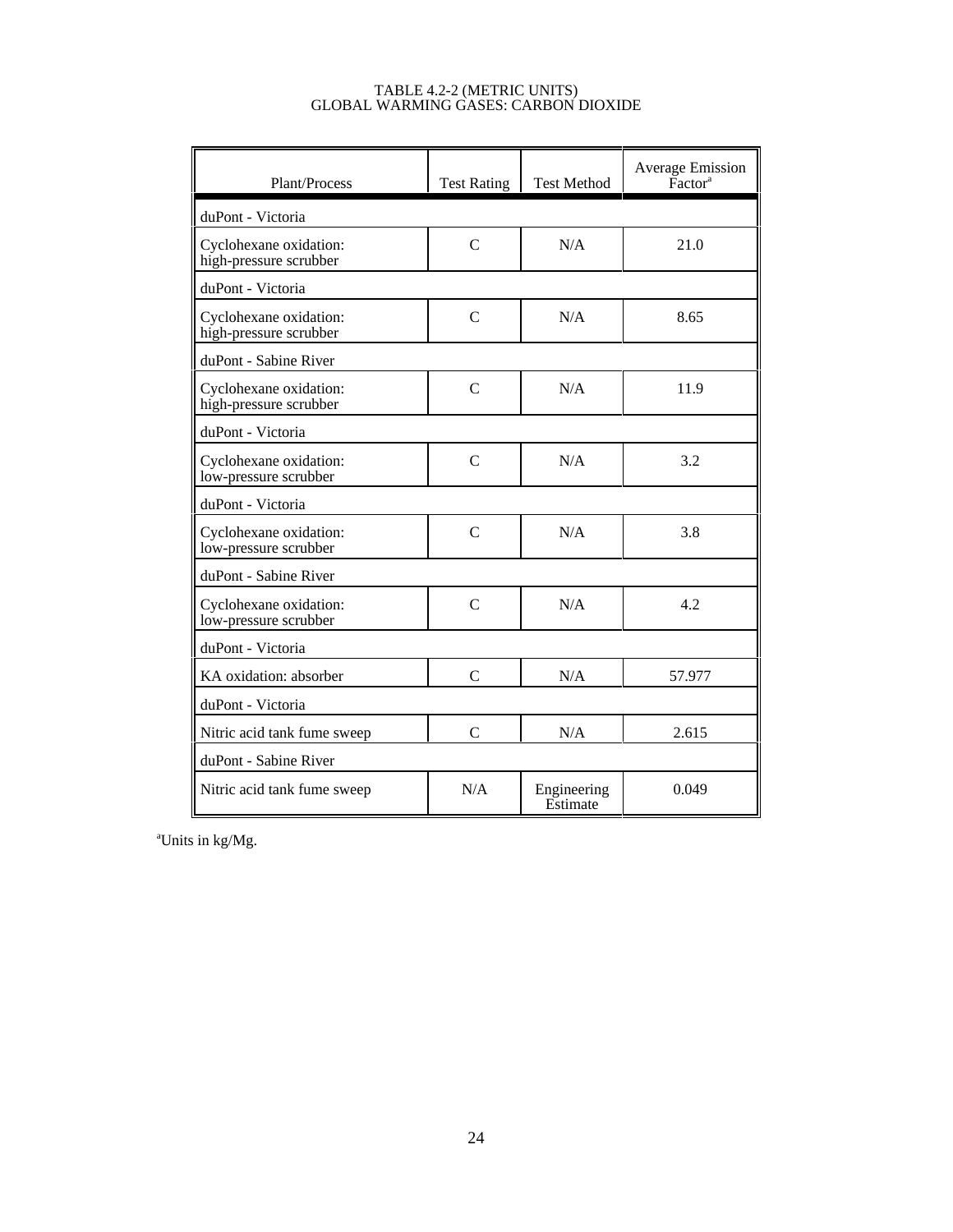### TABLE 4.2-2 (ENGLISH UNITS) GLOBAL WARMING GASES: CARBON DIOXIDE

| Plant/Process                                    | <b>Test Rating</b> | <b>Test Method</b>      | <b>Average Emission</b><br>$\overline{F}$ actor <sup>a</sup> |  |
|--------------------------------------------------|--------------------|-------------------------|--------------------------------------------------------------|--|
| duPont - Victoria                                |                    |                         |                                                              |  |
| Cyclohexane oxidation:<br>high-pressure scrubber | $\mathcal{C}$      | N/A                     | 42.0                                                         |  |
| duPont - Victoria                                |                    |                         |                                                              |  |
| Cyclohexane oxidation:<br>high-pressure scrubber | $\mathcal{C}$      | N/A                     | 17.3                                                         |  |
| duPont - Sabine River                            |                    |                         |                                                              |  |
| Cyclohexane oxidation:<br>high-pressure scrubber | $\mathcal{C}$      | N/A                     | 23.7                                                         |  |
| duPont - Victoria                                |                    |                         |                                                              |  |
| Cyclohexane oxidation:<br>low-pressure scrubber  | $\mathsf{C}$       | N/A                     | 6.4                                                          |  |
| duPont - Victoria                                |                    |                         |                                                              |  |
| Cyclohexane oxidation:<br>low-pressure scrubber  | $\mathsf{C}$       | N/A                     | 7.6                                                          |  |
| duPont - Sabine River                            |                    |                         |                                                              |  |
| Cyclohexane oxidation:<br>low-pressure scrubber  | $\mathcal{C}$      | N/A                     | 8.3                                                          |  |
| duPont - Victoria                                |                    |                         |                                                              |  |
| KA oxidation: absorber                           | $\mathcal{C}$      | N/A                     | 115.954                                                      |  |
| duPont - Victoria                                |                    |                         |                                                              |  |
| Nitric acid tank fume sweep                      | $\mathcal{C}$      | N/A                     | 5.230                                                        |  |
| duPont - Sabine River                            |                    |                         |                                                              |  |
| Nitric acid tank fume sweep                      | N/A                | Engineering<br>Estimate | 0.098                                                        |  |

a Units in lb/ton.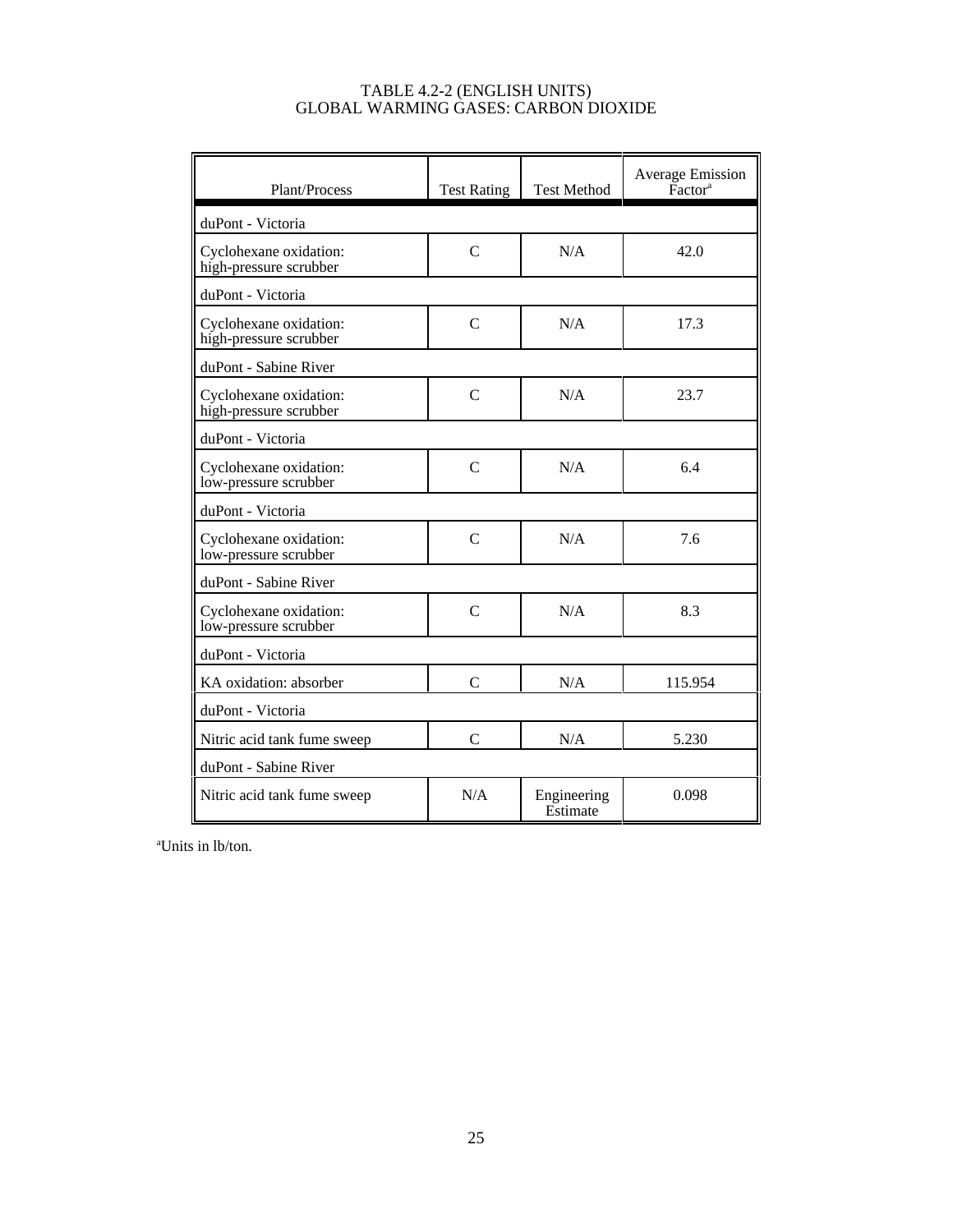## TABLE 4.2-3 (METRIC UNITS) GLOBAL WARMING GASES: NITROUS OXIDE

| Source Test #               | <b>Test Rating</b> | <b>Test Method</b>      | Average Emission<br>Factor |
|-----------------------------|--------------------|-------------------------|----------------------------|
| duPont - Victoria           |                    |                         |                            |
| KA oxidation: absorber      | B                  | N/A                     | 294.717                    |
| duPont - Victoria           |                    |                         |                            |
| Nitric acid tank fume sweep |                    | N/A                     | 1.311                      |
| duPont - Sabine River       |                    |                         |                            |
| Nitric acid tank fume sweep | N/A                | Engineering<br>Estimate | 0.729                      |

a Units in kg/Mg.

## TABLE 4.2-3 (ENGLISH UNITS) GLOBAL WARMING GASES: NITROUS OXIDE

| Source Test #               | <b>Test Rating</b> | <b>Test Method</b>      | <b>Average Emission</b><br>Factor |
|-----------------------------|--------------------|-------------------------|-----------------------------------|
| duPont - Victoria           |                    |                         |                                   |
| KA oxidation: absorber      | B                  | N/A                     | 589.433                           |
| duPont - Victoria           |                    |                         |                                   |
| Nitric acid tank fume sweep |                    | N/A                     | 2.621                             |
| duPont - Sabine River       |                    |                         |                                   |
| Nitric acid tank fume sweep | N/A                | Engineering<br>Estimate | 1.458                             |

a Units in lb/ton.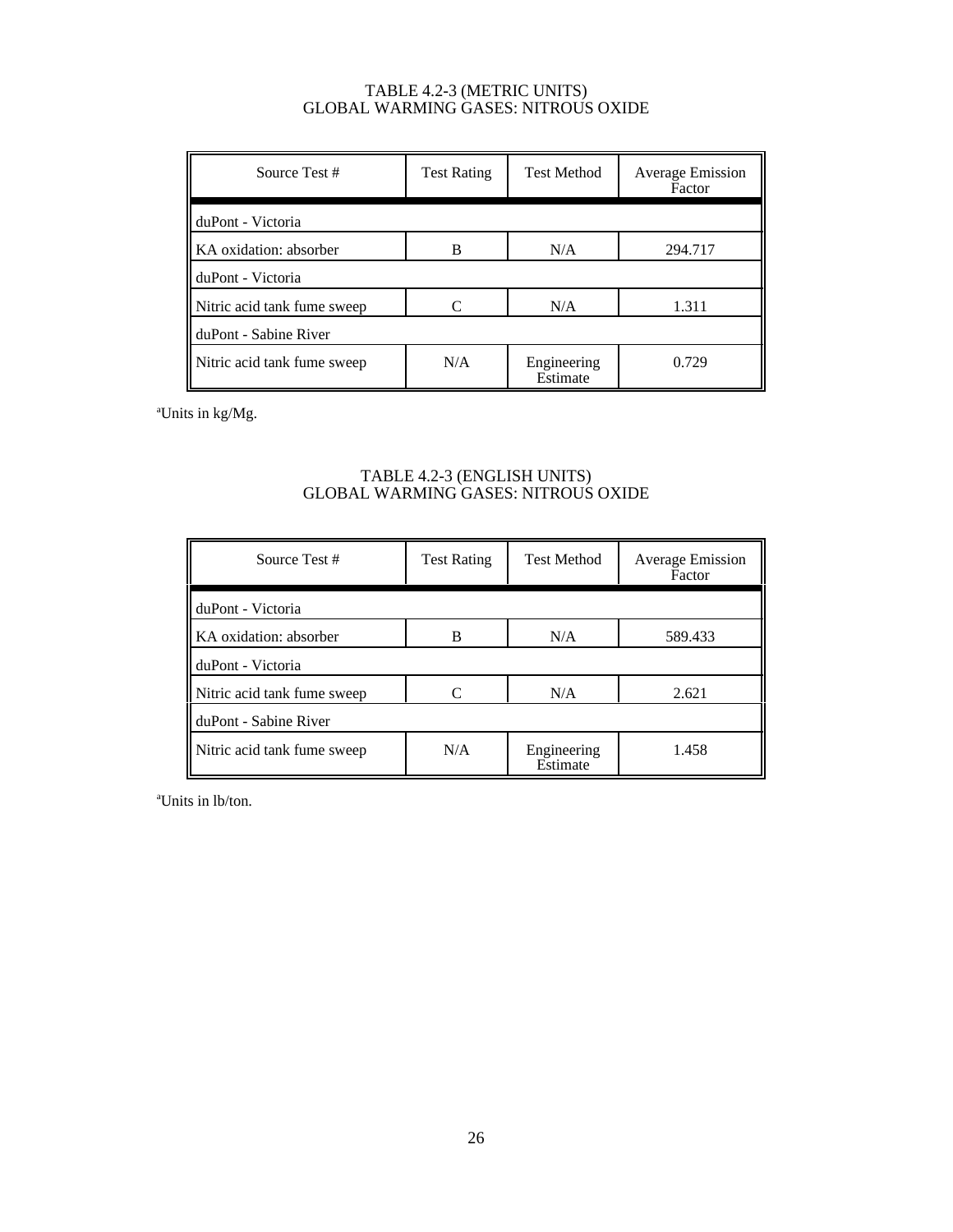#### Stratospheric Ozone-Depleting Gases

Pollutants such as chlorofluorocarbons, carbon tetrachloride, methyl chloroform, and hydrofluorocarbons have been found to contribute to depletion of the stratospheric ozone layer. None of these compounds or classes of compounds appear as raw materials or intermediates in the adipic acid manufacturing process, and thus no emissions data were expected nor found.

### 4.3 REVIEW OF SPECIFIC DATA SETS

#### Reference #1: *Screening Study for New Adipic Acid Plants*

This mid-1970's reference documents the results of a study examining the impact of New Source Performance Standards (NSPS) regulating emissions of hydrocarbons and carbon monoxide from adipic acid production facilities. The data contained within this report are taken from responses to emission inventory questionnaires, and the original sources of the data (i.e., emission test reports) are not available for review.

#### References #2-3: Letters from E.I. duPont deNemours & Co.

These letters from J.M. Rung of duPont Petrochemicals' Victoria, Texas, plant comprise the emissions data provided by duPont for the update of AP-42 Section 6.2. These data encompass both duPont adipic acid production facilities, and include data for global warming gases and criteria pollutants. Reference #2<sup>2</sup> includes tables summarizing the emission factors resulting from the enclosures to Reference #3. The enclosures to Reference #3 detail various emissions testing and gas stream analyses at the two facilities.

#### Reference #4: Fla. Dept. of Environmental Regulation *Air Pollutant Information System*

This reference provided emissions data based upon testing performed on the Monsanto adipic acid production facility in Pensacola. This data could not be used in developing emission factors for use in AP-42 because it is not an original source of raw emissions data, and the procedures used to conduct the testing could not be evaluated.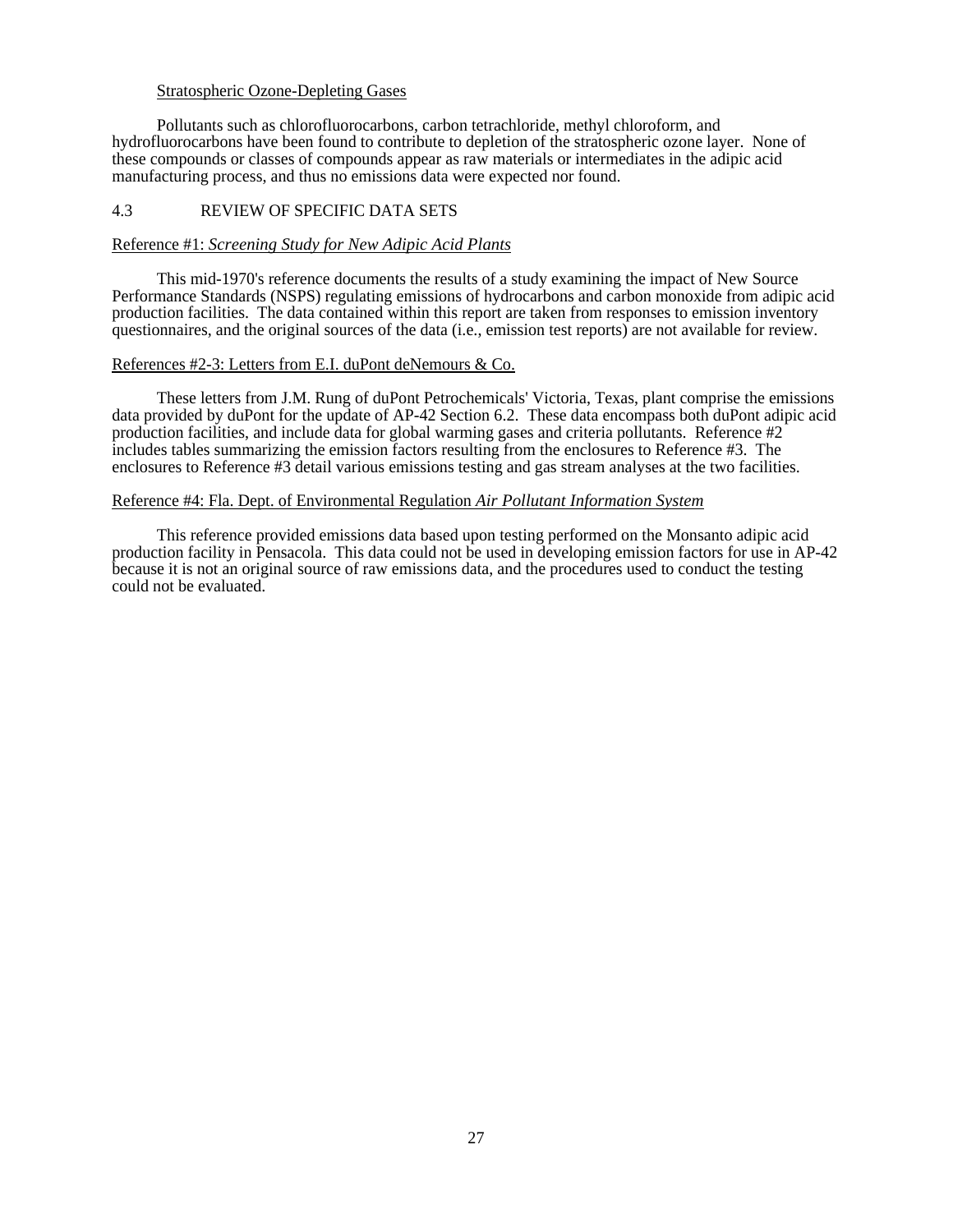## TABLE 4-3.1 LIST OF CONVERSION FACTORS

| ľ<br><b>Multiply:</b>                          | by:                   | To obtain:     |
|------------------------------------------------|-----------------------|----------------|
| ∥<br>mg/dscm                                   | $4.37 \times 10^{-4}$ | gr/dscf        |
| $\ $<br>m <sup>2</sup>                         | 10.764                | $ft^2$         |
| m <sup>3</sup>                                 | 35.3145               | $ft^3$         |
| $\overline{\phantom{0}}$<br>m                  | 3.281                 | ft             |
| $\mathbb I$<br>kg                              | 2.205                 | 1 <sub>b</sub> |
| kPa                                            | 0.145                 | psia           |
| $\mathsf{l}\hspace{-1.5pt}\mathsf{l}$<br>kg/Mg | 2.0                   | lb/ton         |
| Mg                                             | 1.1023                | ton            |

Temperature conversion equations:

Fahrenheit to Celsius:

$$
{}^{\circ}\text{C} = \frac{({}^{\circ}\text{F} - 32)}{1.8}
$$

Celsius to Fahrenheit:

 $^{\circ}F = 1.8(^{\circ}C) + 32$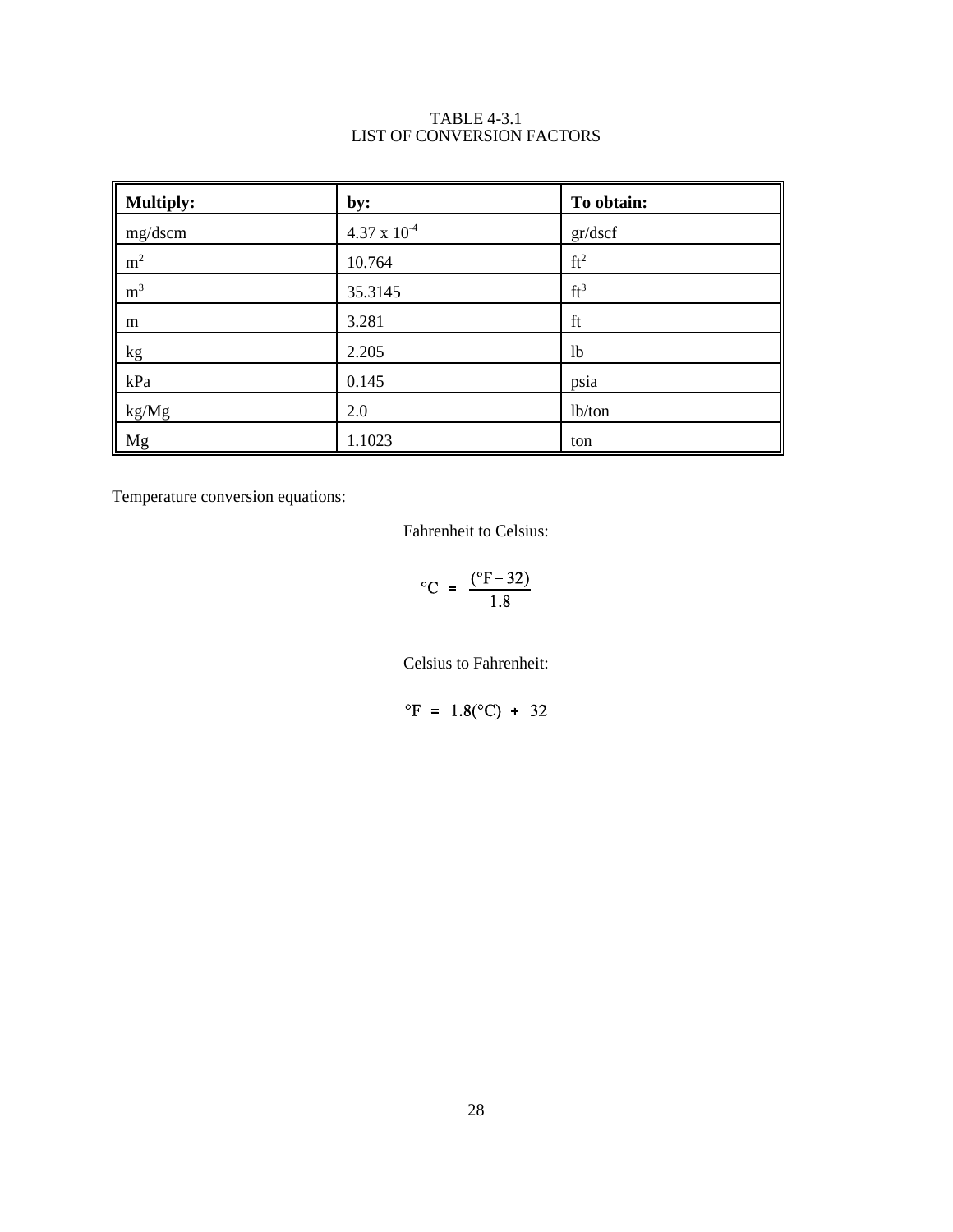## 4.4 REFERENCES FOR CHAPTER 4

- 1. *Screening Study to Determine Need for Standards of Performance for New Adipic Acid Plants: Final Report*, EPA Contract No. 68-02-1316, GCA Corporation, Bedford, MA, July 1976.
- 2. Letter from J.M. Rung, E.I. duPont de Nemours & Co., Inc., Victoria, TX, to D. Beauregard, U.S. Environmental Protection Agency, Research Triangle Park, NC, 30 April 1992.
- 3. Confidential letter from J.M. Rung, E.I. duPont de Nemours & Co., Inc., Victoria, TX, to D. Beauregard, U.S. Environmental Protection Agency, Research Triangle Park, NC, 30 April 1992.
- 4. *"Master Detail Report: Monsanto Chemical Co, Pensacola, Florida,"* Air Pollutant Information System, Florida Department of Environmental Regulation, April 1992.